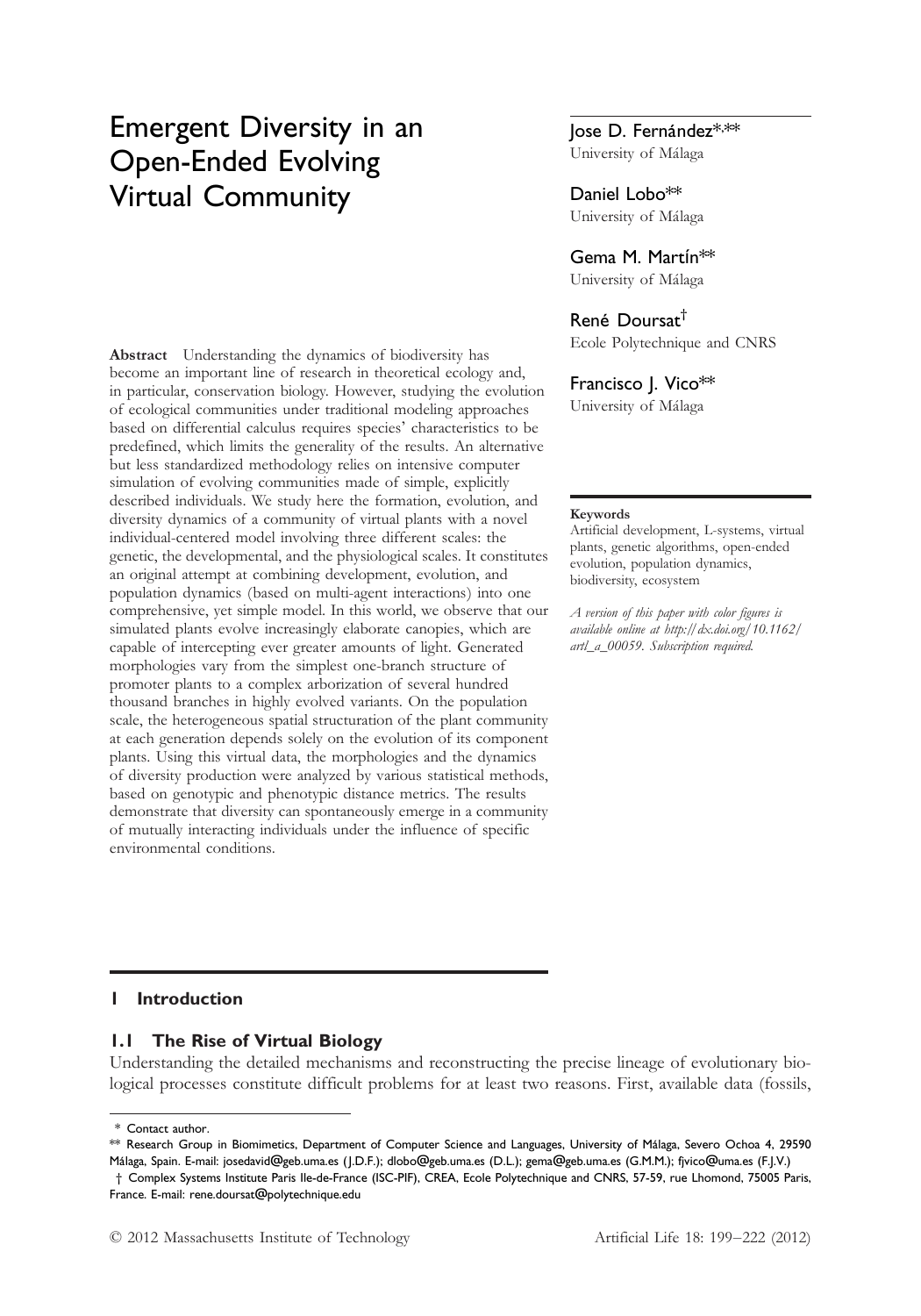DNA, extant species) is still scarce compared to the whole history of life on earth, since obviously only one instance of this history exists and the great majority of its content has been lost. Second, most significant evolutionary processes occur on the scale of millions of years, whereas modern experimental evolution in biology is limited to simple and fast-reproducing organisms that are restricted to adaptation in artificially altered environmental conditions. In fact, it can be asked whether biological experimental evolution is inherently more valuable than computer modeling and simulation, considering that the former is also significantly more costly than the latter [34]. Thus, evolution is being increasingly studied through alternative approaches involving the theoretical reconstruction and simulation of living systems at multiple scales: genetic, cellular, developmental, population, and ecosystem. In particular, computational models have the great benefit of potentially producing a large number of experiments that can condense long evolutionary periods into short computing time frames, while making vast collections of data available for the analysis and extraction of relevant properties [26, 28]. Moreover, increasing computer power and storage capacity provide the means to actually simulate explicative models of biological evolution.

Today, numerical experiments are commonplace in biological research. In the last 20 years, the field has moved from studying the evolution and population dynamics of simplified individuals [12, 38] to multi-species interactions and diversification [8, 19]. A great number of evolutionary computational models have been recently proposed, whether at the abstract level of large interacting populations [10, 48] or at the fine-grained level of multicellular growth [16]. Traditionally, models of population dynamics have been formulated as systems of differential equations [32], whether well mixed (ODEs) or spatially extended (PDEs), in which the established goal was to find analytical solutions. These approaches present a number of drawbacks, however, since their formulation and execution demand expert mathematical knowledge, yet they also need to remain simple enough to be mathematically tractable. For all these reasons, mathematical descriptions at the macroscopic level are generally unrealistic and difficult to extend with new features. On the other hand, agent-based models (ABMs) propose to describe communities in a bottom-up fashion through the properties of their individual members, the developmental and behavioral rules they obey, and their interactions with one another and the environment [20]. The collective behavior of the system, originating from complex multi-agent dynamics, is then obtained by computer simulation. Compared to analytical frameworks, two major properties are distinctive of the agent-based computational approach: emergence and *adaptation*. New properties at higher scales, which were not explicitly included in the model, appear in the system as the individuals interact. This makes it possible to describe and explain how certain properties observed in real communities relate to their lower-level features. Simultaneously, the community can also evolve and adapt to new environmental conditions, therefore broadening the scope of possible experiments and testable hypotheses.

# 1.2 A Generative Approach to Diversity

In this work, we focus on an especially puzzling aspect of evolution: *diversification*. We simulate a virtual community of plants to study the emergence and dynamics of genomic and phenotypic variation during evolution. To model plants, we use *rewriting systems*, a family of formal methods widely investigated in theoretical computer science and capable of encoding and generating complex structures. In this formal framework, parts of an initial object, generally strings of symbols, are iteratively replaced by other parts, generally longer string segments, following rewrite rules. Among the most popular and best-studied rewriting systems are L-systems. First proposed by Lindenmayer [27] (hence its name), L-systems are a class of formal grammars that proceed by parallel application of the rewrite rules to the current string. Parallel transformation (context-free or context-sensitive) makes L-systems especially suitable for the computational modeling of the development of unicellular colonies and multicellular organisms [21]. In particular, they have been extensively used in plant simulation [37], due to the ease of converting generated strings into 2D or 3D treelike structures by means of turtle geometry (e.g., in the Logo computer language) [29, 36]. Through the years, L-systems have found many applications in plant anatomy, physiology, and morphogenesis [2, 11, 18, 40]. Remarkably few of these efforts, however,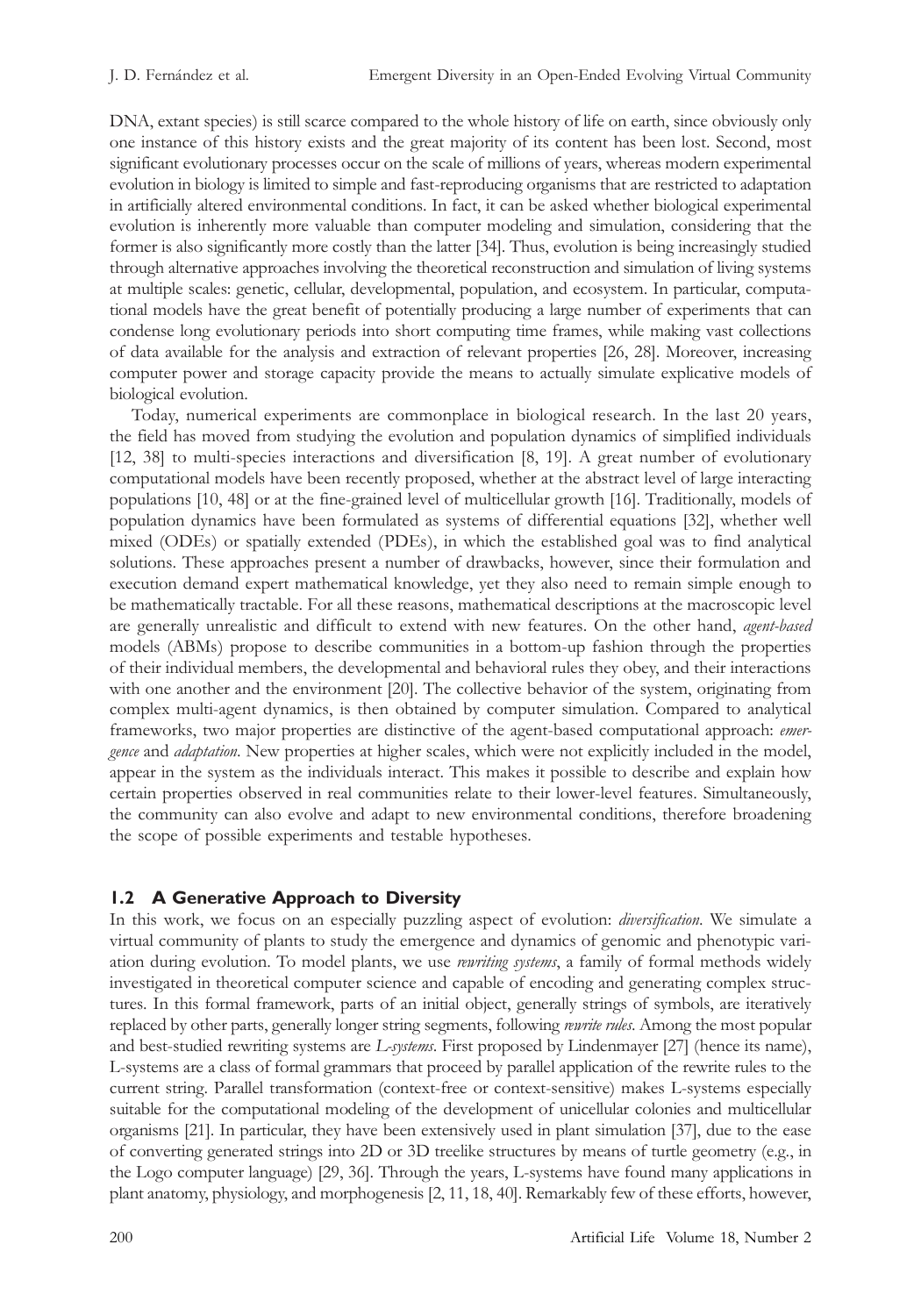have examined plant generation on the *evolutionary* scale, nor do they use genetic algorithms. Yet L-systems provide a rather straightforward model suitable for evolutionary exploration: Just as in biological development, where complex organisms can be considered as emerging from the "interpretation" of one-dimensional strings (genomes), L-systems can encode complex structures through fairly simple sets of rules. Encoding large phenotypes with small genotypes via an intermediate developmental stage has been termed *indirect* or *implicit* encoding in the evolutionary computation community [41].

A first attempt at evolving L-systems was proposed by Koza [25]; it used genetic programming and represented the rewrite rules as labeled tree graphs. The goal of the search was to find specific rules that could generate a structure identical to a predefined one. Since then, other works based on evolutionary complex structures encoded by L-systems have been proposed. Jacob [21, 22] presented a variant of genetic programming to evolve context-free and context-sensitive L-systems that could generate plants similar to real ones. The fitness of individuals was based on the volume and number of blooms and leaves of the virtual plant during each iteration of the system. He also experimented with an ecosystem of different coevolving plant species [23]. Ochoa [35] designed a model for generating 2D plant morphologies from D0L systems (the simplest class of L-systems, where D stands for deterministic and 0 for context-free). It resembles the one that we propose here, although her work was more focused on exploring the model itself than on using it to investigate evolutionary dynamics. Another similar, albeit only briefly sketched, framework was proposed by Mock [31]. Ebner et al. [13, 15] presented a lightseeking 3D plant model based on L-systems. They also observed [14] the Red Queen effect under competitive simulations, that is, the fitness either remained constant or decreased while evolutionary progress was still going on. However, their simulation evolved to a dominant stable strategy with no further progress. Toussaint [43] defined a very similar model to study the role of neutral mutations in the evolvability of genetic representations, but it had additional layers of complexity in the genetic representation. Finally, Bornhofen and Lattaud [6, 7] evolved generic virtual plants including their full life cycle. Their simulations ended in ecosystems of tall plants with no phenotypic diversification. In [8], they concluded that the genetic search space of the D0L system was too limited, constraining evolutionary dynamics too severely and preventing it from evolving a wide variety of plant morphologies.

Here, in contrast to Bornhofen and Lattaud's conclusions, we present a morphological model based on a D0L system that shows a wide range of concurrent diversification in an open-ended evolutionary process (i.e., evolution without a definite maximum fitness, hence no optimal goal or solution to reach). Regarding the issue of genetic search space, an important aspect when designing evolutionary models of complex structures (and especially so when using an indirect encoding) concerns the proper choice of genetic operators. For its part, the present work largely relies on gene duplication. In biology, gene duplication (leading to the creation of paralogous genes) is a form of silent mutation in the sense that it is generally neutral with respect to selective pressure. Although in most cases copied genes could be considered "junk DNA," since they simply seem to increment redundancy, they provide in fact a fertile coding substrate for the advent of new proteins and new functions. In some models, gene duplication has been combined with traditional evolutionary operators, as in [44], which concluded that creating copies of key portions of the genome was useful because it could both retain their function and leave the copies open to incremental improvement. In the same spirit, we show here the performance of various gene duplication operators combined with usual point mutation operators (alteration, deletion, insertion), and how this can create initially non-disruptive, but later highly productive, genetic modifications.

The remainder of the article is organized as follows. Section 2 introduces our evolutionary model of virtual population, specifying mechanisms at the genetic level, the laws of interaction with the environment, and the mutation and selection rules. We then present the detailed results of a full set of numerical experiments in Section 3, followed by a discussion and our conclusions in Section 4.

### 2 An Evolutionary Model of Virtual Plant Population

Following standard practice in evolutionary computation studies, we present our model in four subsections: the genome and development of plant phenotypes (Section 2.1), the genetic operators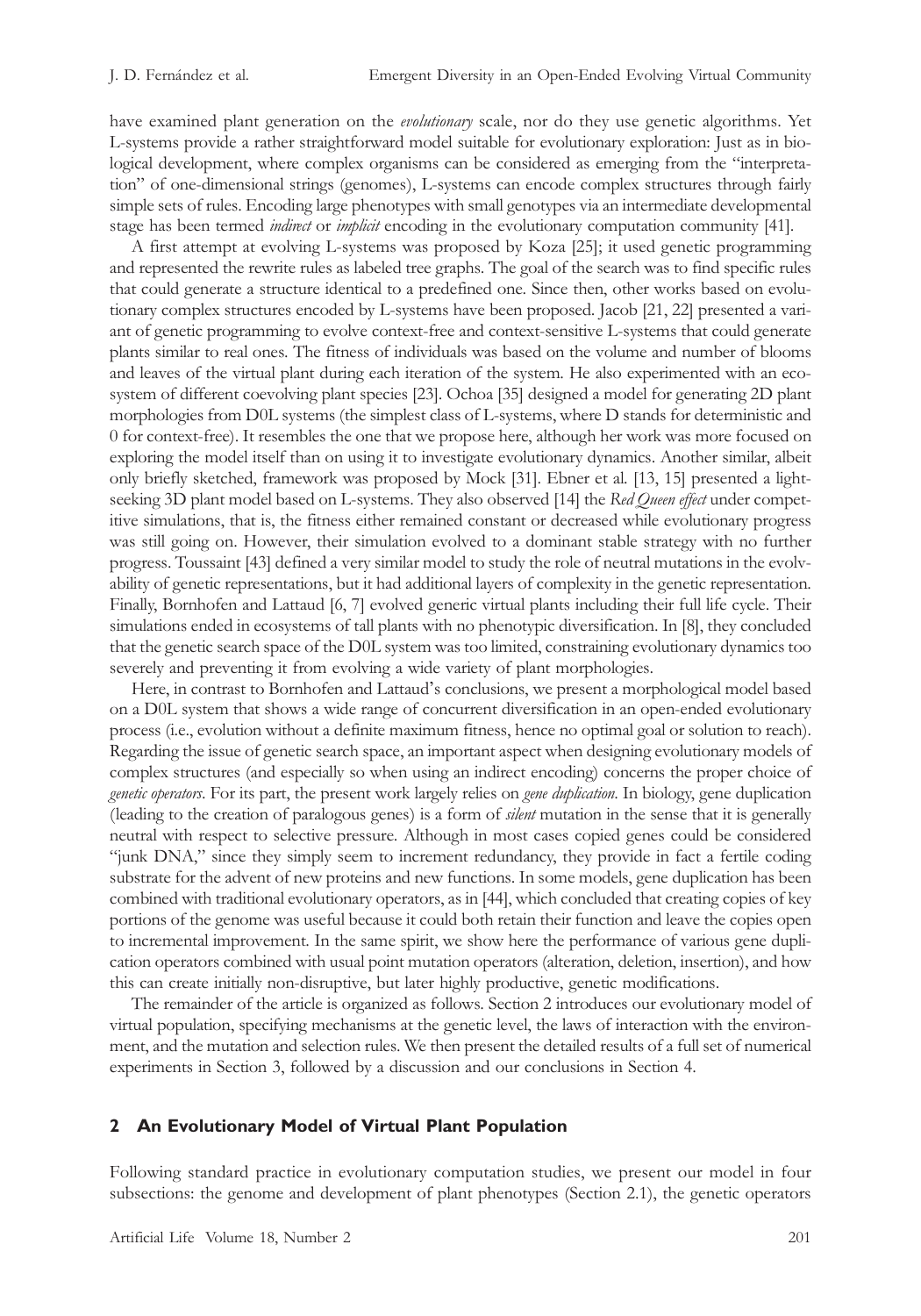(Section 2.2), the environment and associated fitness function (Section 2.3), and the evolutionary scheme (Section 2.4). We sometimes use the term *individual* to refer to a virtual plant.

### 2.1 Genome and Development

As in other works in virtual botany, we choose a grammar-based indirect encoding and define plant growth as a rewriting process. More precisely, a plant develops according to a deterministic, contextfree L-system, also called *bracketed DOL system*. In this type of abstract framework, gene regulation is greatly simplified, since all symbols are rewritten in parallel and the only remaining control parameter is the length of the derivation process, that is, the number of global rewriting stages, denoted *n*. Since our study is mainly concerned with the structural evolution of genomes, this parameter will be constant for all practical purposes and set to  $n = 3$  in all individuals.

### 2.1.1 Genotype Representation

The D0L systems used in this article are defined as a triplet ( $\{G, +,-,[,]\}$ , G,  $\{G \rightarrow T\}$ ), where there is only one nonterminal symbol, denoted G. Accordingly, there is a single production rule  $G \rightarrow T$ , whose right-hand side is a string T representing the *genome* of the plant, since it is the only part of the D0L system that changes from plant to plant. The genome T is composed of symbols from the alphabet  $\{G, +,-,[\,,\,]\}$  and includes at least one instance of the symbol G, with the additional syntactic restriction that brackets must be balanced. Genetic expression and organism development in the proposed model consist of rewriting the axiom G by applying the rule G  $\rightarrow T$  exactly  $n = 3$  times, using the production rule encoded by the genome. In this way, the encoding method is rather straightforward, as first remarked in [35]: Since only one rewrite rule applies, its right-hand side codes fully, albeit indirectly, for the plant's structure.

The final string generated after three applications of the rule  $G \rightarrow T$  is referred to as the *developed* string, and it is denoted  $D(T)$  to highlight the deterministic nature of the system. The top row of Figure 1 illustrates this derivation process. Despite its simplicity compared to most works in L-system evolution, our encoding allows for the definition of robust genetic mutation operators (see Section 2.2).

#### 2.1.2 Phenotype Development

The phenotype of an individual, denoted  $P(D(T))$ , is the complete matrix of pixels (bottom of Figure 1; see also a close-up view in Figure 4) produced from the developed string  $D(T)$ , also in deterministic fashion. To create the phenotype, the developed string is interpreted graphically through



Figure I. Genotype-phenotype mapping. Going from a string genotype T to a graphical phenotype  $P(D(T))$  via the developed string  $D(T)$ . Top: Genotype T, here  $[+GG]$  G, is interpreted as the right-hand side of the unique rule of a D0L system. Starting from axiom G, the rule  $G \to T$  is applied three times to produce a string version of the phenotype,  $D(T)$ . Bottom: To obtain the final graphical phenotype  $P(D(T))$ , this string is then interpreted by a Logo-style turtle routine, where each symbol corresponds to a command: + and − change the turtle's direction (on the trigonometric circle, counterclockwise for positive angles), G moves forward by 10 units (drawing a branch over the pixels it covers), and brackets [ and ] respectively push and pop the turtle's stacked state (position and direction). Note the repetitive nature of  $D(T)$ . In this figure, a graphical equivalent is shown for each string in the rewriting process from  $G$  to  $D(T)$ , but only the last one corresponds to the phenotype of the plant,  $P(D(T))$ .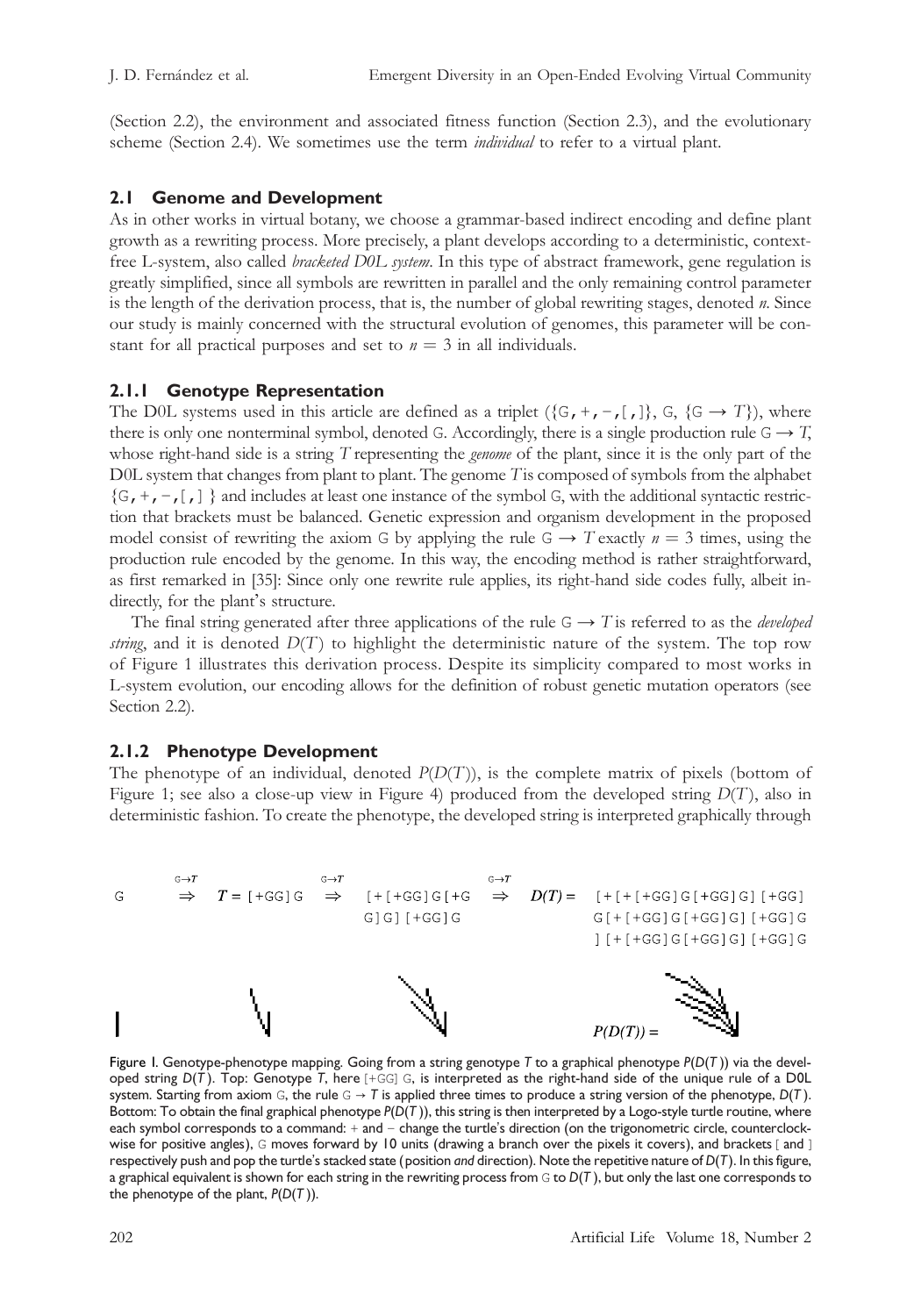a Logo-style geometrical routine [1]. Initially, a graphic turtle pen points upwards and its memory stack is empty; then each symbol of  $D(T)$  is executed as follows:

- $\bullet + (-)$ : The turtle changes its current direction by adding (subtracting) an angle of 22°.
- [: The turtle pushes (saves) onto the stack its current position and direction.
- ]: The turtle pops (restores) from the stack the last saved position and direction.
- G: The turtle advances 10 units in its current direction, marking the pixels on the way in black (part of the plant) and the last pixel in red (representing a leaf; see Figure 4 and an explanation of its role in Section 2.3).

The value 22° of the angle parameter was chosen for its ability to generate a great variety of naturallooking plant forms (see, e.g., Figure 6). It belongs to an interval of angles that present a good compromise between too linear, broomlike shapes (at smaller angles) and too irregular, contorted shapes (at larger angles; Figure 2). Three examples of relatively simple phenotypes are displayed in Figure 4. Their genotypes are (from left to right): G[−−GG][G], G[G][−−G][++G], and G[G][−−G]++. The corresponding developed strings are not shown, as they are rather long and repetitive (which is often the case, even when the initial genotype is not).

# 2.1.3 Genotype-Phenotype Mapping

At this point, it is important to remark that closely similar genotypes can map to very different phenotypes (divergence) and, conversely, the exact same phenotype can be produced by very different genotypes (convergence). Divergence is illustrated in Figure 3, where genotypes G[G+[G][−G]] and G[G+[G][--G]] differ only by one symbol, yet they produce widely dissimilar graphical forms. Convergence is due mostly (but not exclusively) to redundancy in genotypes and consequently in developed strings: For example, the sequence [G][G]G has the effect of drawing the same branch three times, as every closed bracket followed by an open bracket takes the graphical turtle back to its previous bifurcation point. This also means that the total number of branches of the graphical phenotype  $P(D(T))$  is not equal to the number of instances of G in  $D(T)$  (which is the cube of the number of instances of G in T). For example, for  $T = G[--GG][G]$  (left individual in Figure 4), the corresponding developed string  $D(T)$  contains  $4^3 = 64$  instances of G, whereas the corresponding phenotype  $P(D(T))$  only has 33 distinct branches. We discuss again this issue of relative uncorrelatedness between genomic similarity and phenotypic similarity when defining distance measures in Section 3.2.3. The specific case of genotypic redundancy is addressed in the next section.

### 2.1.4 Reduction of Genotypes

The mapping from genotypes  $T$  to phenotypes  $P(D(T))$  is many-to-one: there exist different genotypes that can be graphically translated into the exact same phenotype. Without loss of generality, since the mapping from T to  $D(T)$  is one-to-one, let us consider only the transformation of  $D(T)$ into  $P(D(T))$ .

For example, the string  $D(T) = G$  creates the simplest phenotype of all, consisting of only one vertical branch. This would also be the case of strings  $D(T) = [[G]]$  (the additional brackets have no effect),  $D(T) = [G][G]G$  (the same branch is drawn three times by the turtle), and  $D(T) = [G]G + G + 1$  (no effect is produced by empty brackets, +− pairs, or any combination of + and − symbols at the end of a bracket). This raises interesting questions, in particular: Given a phenotype  $P(D(T))$ , what is the minimal developed string  $D(T)$ , and hence the minimal genotype T, that can generate it?

While this question cannot be easily answered for every case, simple heuristics can be applied to a genotype  $T$  to remove the most blatant redundancies in order to substantially reduce the computational cost of the simulations, producing what can then be called the *reduced* genotype  $R(T)$ . It is important to note, however, that the reduced genotype is not part of the biological model, but only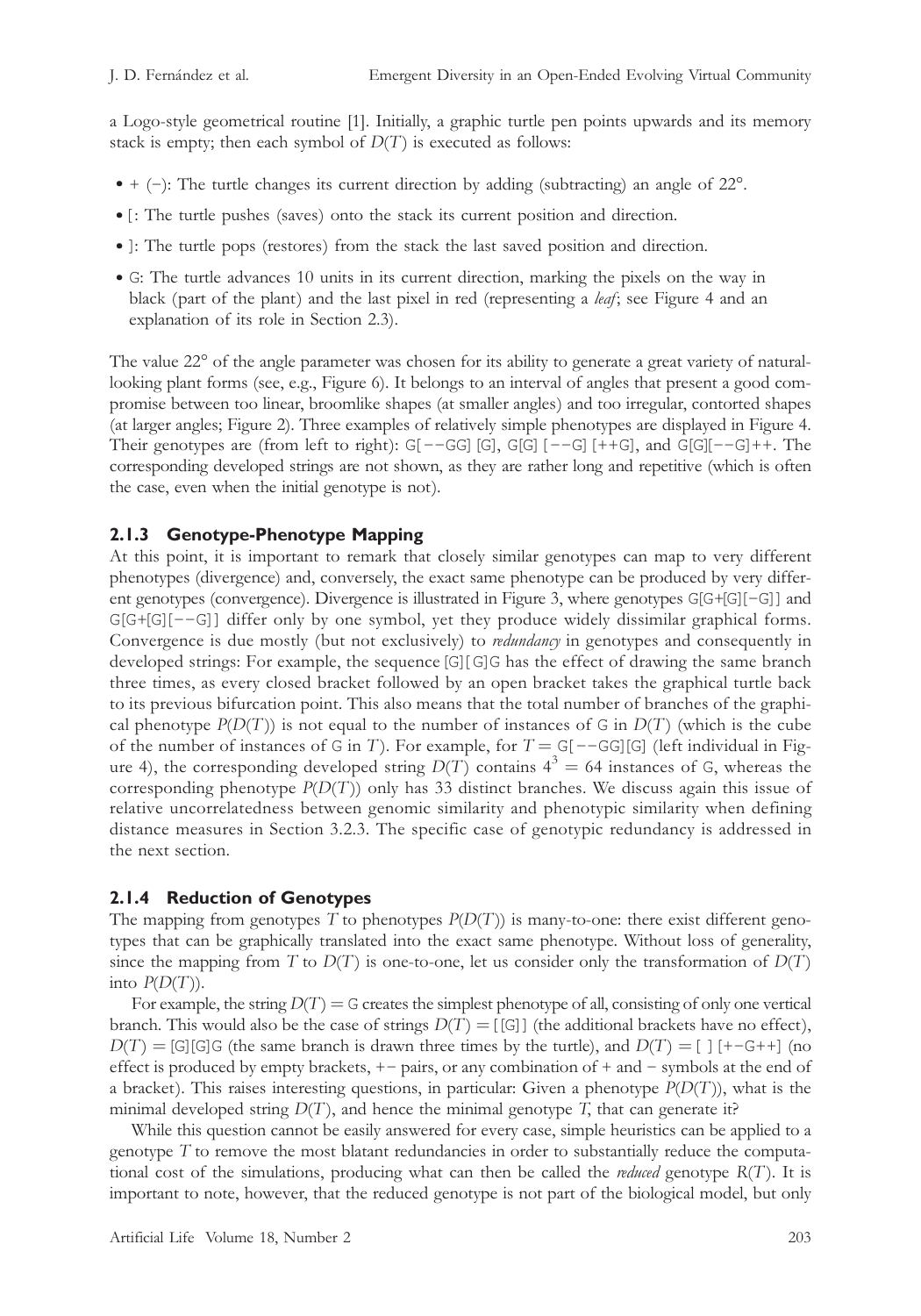

Figure 2. Choice of growth angle. When constructing a graphical phenotype  $P(D(T))$  from a developed string structure D(T), the + and − symbols are interpreted as adding and subtracting a given angle to the turtle's direction. This parameter was set to 22°; other values were tried in the evolutionary experiments but not retained. Top: Specimens obtained with an angle of 5°: Here, plants present a mostly linear, broomlike structure, which may be more or less bent into an arch. Bottom, scaled up: Specimens obtained with an angle of 41°: These plants tend to contain less material, and generally present a highly irregular, contorted structure. We opted for 22° as an interesting compromise able to generate a greater variety of natural-looking plant forms (see Figure 6).

a tool to analyze this model (see Section 3.2). The phenotype is invariant under reduction of the genotype:  $P(D(T)) = P(D(R(T)))$ ; while T's length increases at a significantly higher rate than R(T)'s length, as will be later explained in Section 3.2.

The algorithmic reduction that we use here simply applies the following four transformation rules iteratively until no further change is made to the genotype:

1. Review all bracketed segments and remove any trailing + or − symbols inside them. Also remove all +− and −+ pairs wherever they appear. For example: G+−+[G+−+] becomes G+[G].



Figure 3. Phenotypic divergence. Very similar genotypes can map to very dissimilar phenotypes. In this example, the genotypes  $T_a$  and  $T_b$  of two individuals (top row) differ by a single − symbol in the eighth position, yet their respective phenotypes  $P_a$  and  $P_b$  are strikingly different (bottom row).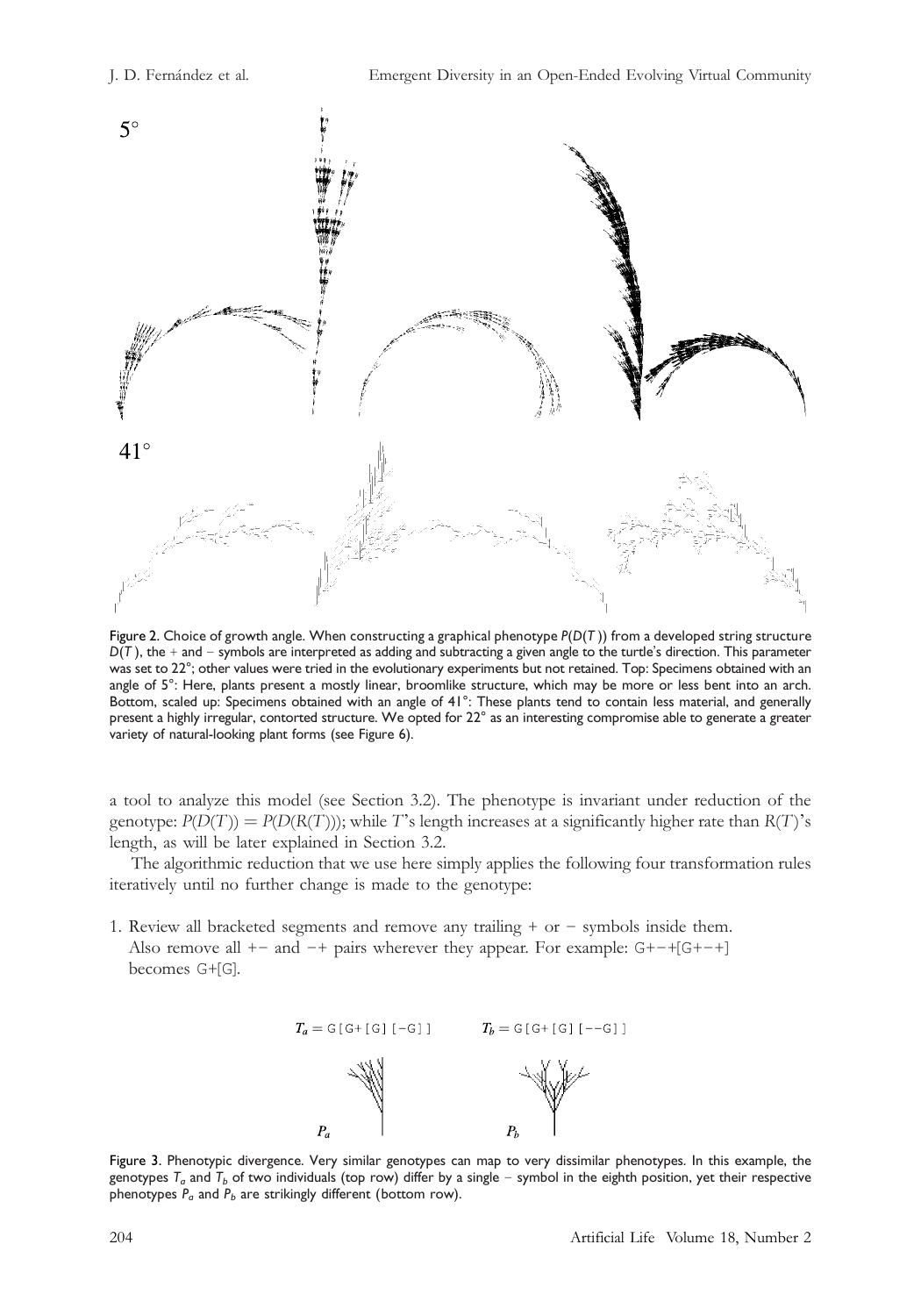

Figure 4. Simulation cycle of a plant population. (A) Plants' phenotypes grow in the environment from stolons (stem bases) spawned by the previous generation. In the electronic version, branch pixels are colored in black, leaf pixels in red. (B) In the electronic version, once plants are fully grown, they compete for ambient light in the form of vertical beams (here in blue) falling from above on the leaves. (C) The number of descendants of each plant in the next generation is a function of its fitness, calculated according to the amount of light it could capture and its number of branches. Taller plants overshadowing smaller plants are able to absorb light first, and hence have a competitive advantage. The genotypes of the simple plants displayed here are, from left to right: G[−−GG][G], G[G][−−G][++G], and G[G][−−G]++.

- 2. Remove empty brackets and extra layers of nested brackets, except the last pair. For example: [[[G[]][]]] becomes [G].
- 3. Reduce expressions of the form  $[X] X$  to  $X$  and  $[X] [X]$  to  $[X]$ , where  $X$  does not contain any brackets (to accomplish this, we use regular pattern matching for performance reasons).
- 4. Unnest expressions of the form  $[[X_1][X_2] \dots [X_n]]$  to produce  $[X_1][X_2] \dots [X_n]$ , and expressions of the form  $[[X_1][X_2] \dots [X_n][X_{n+1}]$  to produce  $[X_1][X_2] \dots [X_n][X_{n+1}]$ , unless the outer pair of brackets encloses the whole genotype T. In the last case, removing it would dramatically change the phenotype, since the rule  $G \rightarrow T$  is applied three times to generate  $D(T)$  (whereas it would not change anything if removed from around  $D(T)$ ).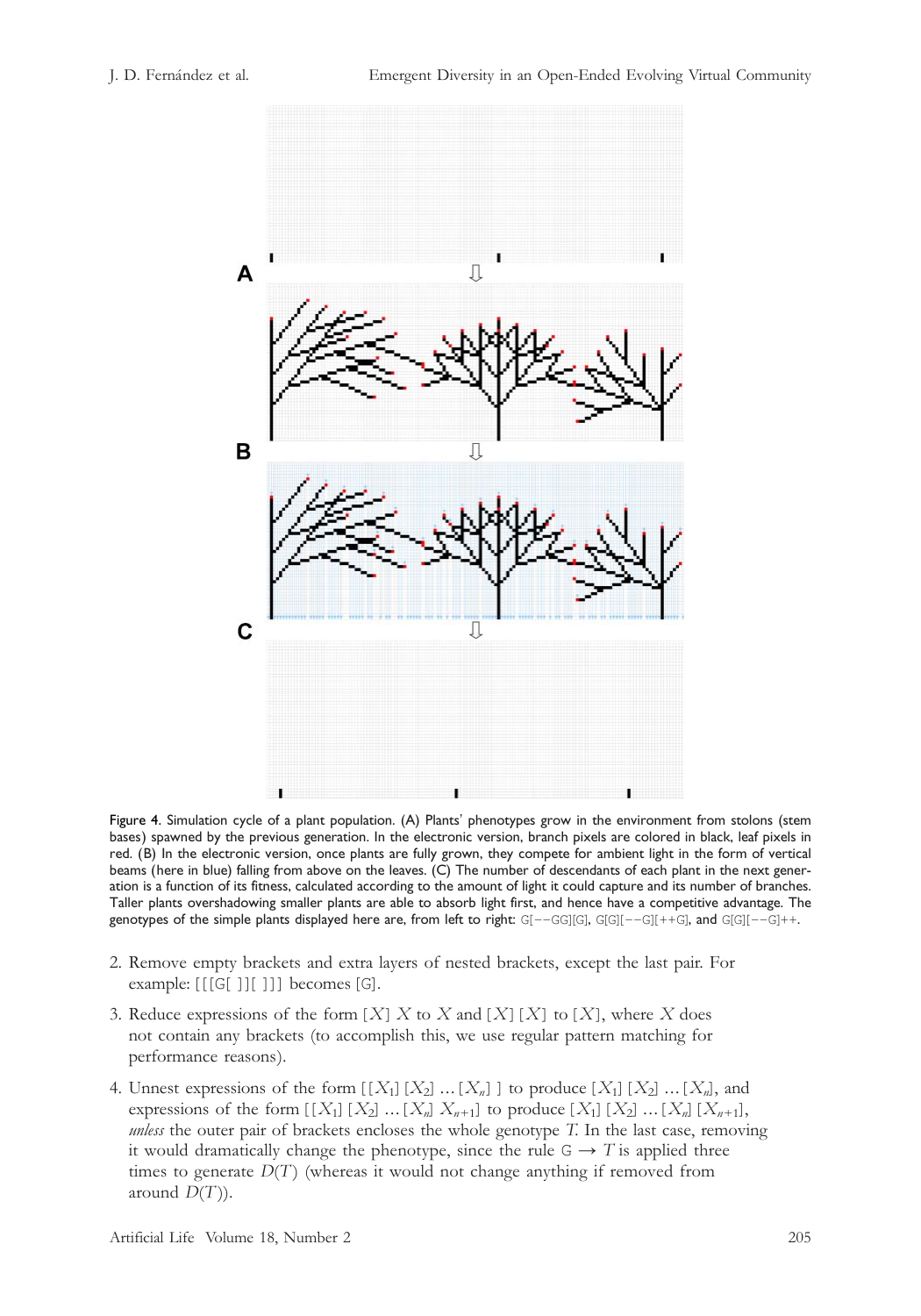Other, more sophisticated reduction schemes could be used (e.g., ones that would take into account semantic constraints in addition to the syntactic structure), but they would come at a higher computational cost. We opted here for simplicity and speed.

# 2.2 Mutation Operators

While clonal reproduction ideally creates perfect copies of successful genomes, other genetic mechanisms alter the genomic information passed on to descendants, ultimately causing evolution. We denote with M a mutation operator transforming one genotype into another:  $T' = M(T)$ . In the present model, mutations are constrained to preserve well-balanced brackets in the symbolic expressions. Two types of mutations are modeled here: *point mutations* and *duplications*. Point mutation operators affect the genome at the level of a single symbol or a bracketed expression in three different ways:

- $M_A$ : *alteration*, replacing a symbol (other than brackets) by another symbol (other than brackets);
- $\bullet$  M<sub>D</sub>: deletion, removing a symbol (other than brackets) or a whole bracketed expression of the genotype (under the constraint that the resulting genotype still includes at least one G symbol);
- $M_I$ : insertion, adding a symbol or an empty bracketed expression [] (itself susceptible to being filled later on) at a random position in the genome.

Duplication mutation operators, on the other hand, only apply to bracketed expressions and provide the genome with an additional copy of that expression in three possible ways:

- $M_R$ : random duplication, inserting the copy of the bracketed expression at any position in the genome (including possibly inside itself );
- $M_L$ : level duplication, inserting the copy of the bracketed expression at any position in the genome that is located at the same bracket-nesting level as the original (where the nesting level of a position can be computed as the number of open brackets minus the number of closed brackets leading to that position);
- $M_T$ : tandem duplication, inserting the copy of the bracketed expression immediately after the original (note that this kind of mutation is always silent according to the genotype-tophenotype mapping—e.g.,  $P(D([G])) = P(D([G][G]))$ —until further mutations change either the original or the copy).

A full mutation function is calculated by composing the above six elementary operators, where each type of operator is given in turn an independent probability of occurrence of 0.05. If more than one mutation is activated, then these are applied in a sequence (i.e., each operator transforms the string just produced by the previous operator).

# 2.3 Environment and Fitness Function

The plants' environment is simply the discretized 2D plane containing the pixel matrix occupied by the plant phenotypes. Accordingly, a pixel of the environment can be either empty or occupied by one or several overlapping plant bits (branches or leaves). This 2D world is bounded only downwards by the horizontal ground. It extends without bounds left, right, and up. Plants are modeled solely by their aerial part, ignoring the roots, and can grow in width or height without restriction. This means that a plant can cover an unlimited number of pixels, and the length of occupied ground can increase as far as plants can reach.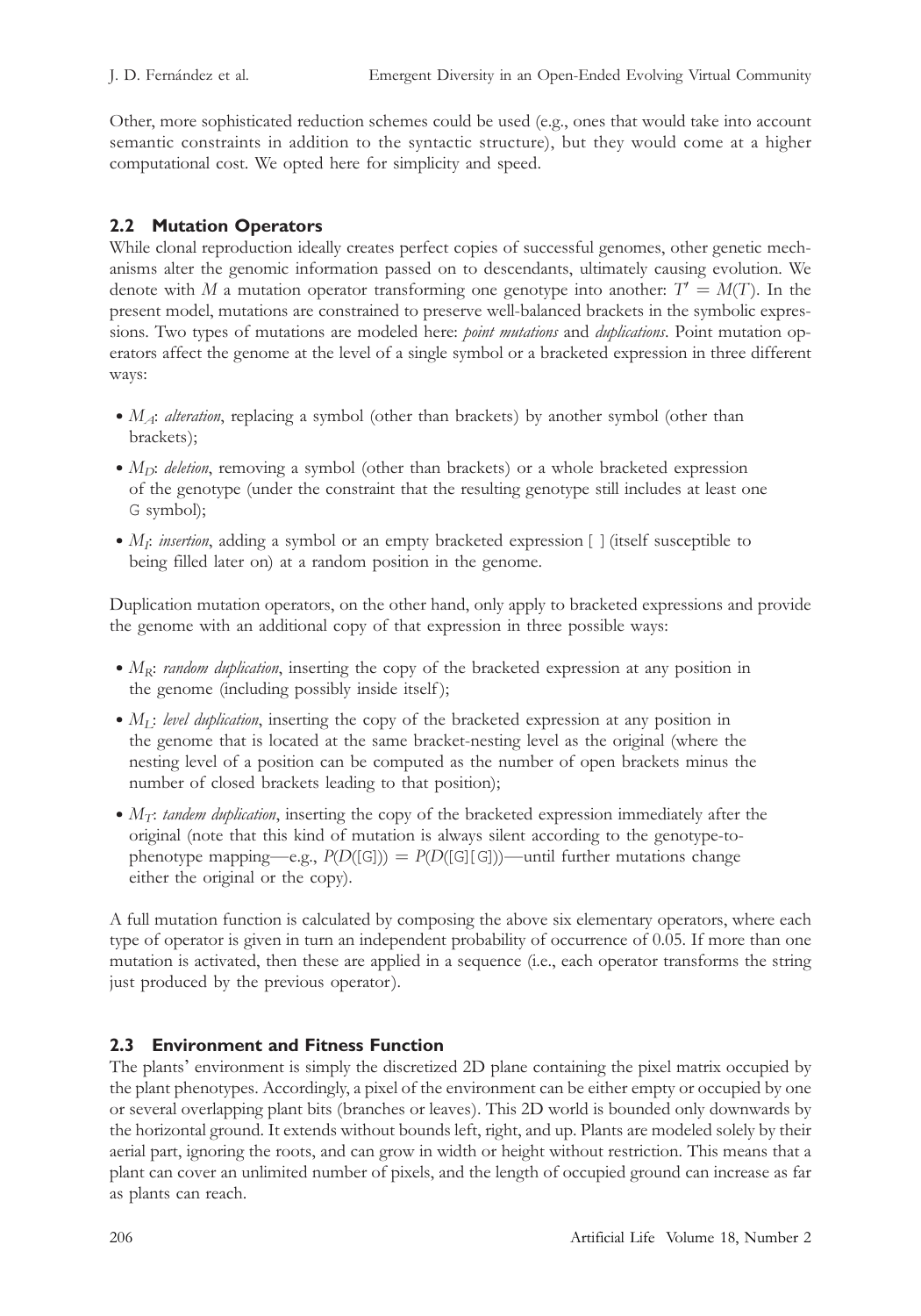Plants do not interfere with one another during growth; they develop independently as if in isolation. When immersed in the environment, the base of each plant's stem (i.e., where the turtle starts drawing) is assigned a horizontal coordinate on the ground; then the plant's branches and leaves freely expand in the open environment. As explained above, the exact phenotype  $P(D(T))$  is a deterministic product of the turtle-graphic interpretation of the thrice written string  $D(T)$ . If any branch of the plant hits the ground (i.e., if any pixel is going to be drawn below ground level), then the plant is marked as unfit and removed from the environment and the evolving population.

The environment offers a single source of energy: light, distributed homogeneously and uniformly over space and constantly over time. Light projects from the top, vertically, one beam per pixel column, and is captured exclusively by the plants' leaves (the red terminal pixels), not by their branches. In other terms, only leaves are opaque: A unit of light hitting a leaf is fully absorbed and contributes to the energy captured by the plant. It does not propagate further down, nor is it reflected in any direction. The only two other possible events involving light are falling through a branch or vanishing into the ground. If a unit of light hits a pixel that is occupied by several overlapping leaves from different plants, then the energy contribution will be captured by only one of these, chosen at random.

Based on this virtual energy source, each individual  $a$  in the environment has a replicating potential, or *fitness*, determined in part by the total amount of light, denoted  $l_a$ , that it is able to capture. The other part contributing to the fitness, but in an inverse way, is the size of the foliage,  $f_a$ , measured as the number of branches. This number corresponds to the subset of those instances of  $G$  in  $D(T)$ that caused the turtle to switch a white pixel to black (i.e., it excludes other instances of G that only caused the turtle to redraw an existing branch; see previous discussion in Section 2.1.3). In summary, the fitness  $F_a$  of each individual is based on the ratio of gained energy  $l_a$  to spent energy  $f_a$ , thus it represents the ease of building its structure (the higher  $F_{\varphi}$ , the better):

$$
F_a = \frac{l_a}{f_a^{\alpha}}
$$

in which  $\alpha \in [0, 1]$  is a constant exponent. The parameter  $\alpha$  tunes the environmental cost of growing and branching, and for this reason we refer to  $\alpha$  as the *harshness* of the environment: The higher  $\alpha$ , the more difficult it is for the plant to increase its surface exposure to light without compromising its overall fitness. Typical values of  $\alpha$  will be chosen in the interval [0.5, 1] (see Section 3), which corresponds to fitness values  $F_a$  roughly of the order of 1.

#### 2.4 Evolutionary Schedule

Numerical simulations of plant populations are organized in synchronous cycles, or *generations*. At each time step, the previous generation of plants is entirely removed from the environment and a new generation is calculated by applying the following four transformations (Figure 4):

- (A) Development: Each plant of the *i*th generation (offspring of another plant from the  $(i 1)$ th generation) is fully developed from the ground up by calculating its phenotype  $P(D(T))$  from its genotype T. Phenotypes with branches projecting below the ground are discarded from the population.
- (B) Competition: Each plant captures the light arriving to its leaves and calculates its fitness value F. This is done by positioning the phenotype's stem in the environment at a location that was randomly chosen when the  $(i - 1)$ th generation was spawned. As explained in the previous section, F can be affected by the overlap with neighboring plants.
- (C) Reproduction: Each plant then spawns a certain number of descendants (a function of its fitness), and each descendant is assigned a random position in the environment near its parent (see details below).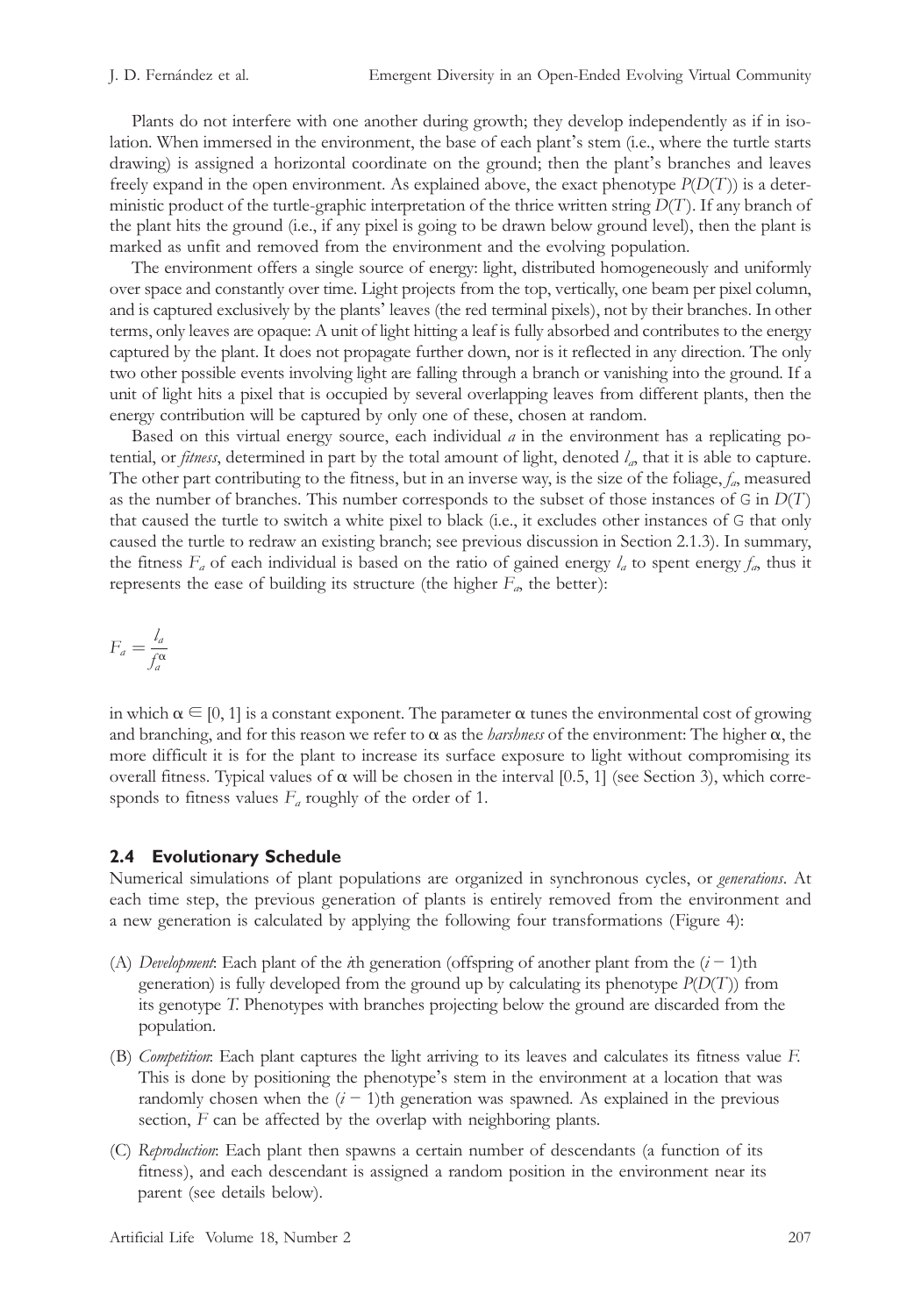(D) Mutation: Finally, each descendant is subject to the mutation operators explained in Section 2.2, potentially modifying its genotype. After mutation, the set of all resulting genotypes make the  $(i + 1)$ th generation, which is ready to be processed in the same way as the previous generation, starting again from step (A).

In stage (C) the number of descendants of an individual is calculated by rounding to the nearest integer (up or down) the sum of its fitness plus a random value uniformly drawn from the interval [0, 0.6]. The rationale behind 0.6 is twofold: giving individuals with zero fitness a chance of staying in the game by maintaining one descendant, and giving individuals with fitness approximately equal to 1 a chance to have more than one descendant. Subsequently, offspring are positioned in the vicinity of the parent in a way that resembles the strategy of stolons in vegetative reproduction by clonal growth [5]: positions along the horizontal axis of the ground are uniformly drawn in a 100-pixel range centered around the stem of the parent. The width of the range influences evolutionary pressure, as it modulates the ease of colonizing empty space.

The initial population is composed of a single plant, whose genome codes for the simplest Lsystem able to reproduce: the single-character string G. This single-individual, single-symbol initialization scenario is at the core of the main motivation in this work, which is to study the evolution of diversity in purely emergent communities. It is thus best to start from the simplest forms of organization, both at the organism and at the population level. If we started from a population of already developed plant shapes, this would bias the results of the study.

The (A)…(D) loop is run for a preset amount of generations, 500 in this work. It can also be stopped earlier if it becomes too computationally costly due to occasional explosions in the size of T and hence  $D(T)$  and  $P(D(T))$ .

# 3 Experimental Evolution of Virtual Plant Communities

We present here the results of a number of experiments in detail. Our main observation is that evolution drives a single individual containing the simplest possible genome  $T = G$  toward an increasingly large population that expands along the horizontal ground in both directions and grows vertically. Our simulations of virtual plant communities illustrate how organisms proliferate, diversify, and eventually colonize their world. With each individual able to grow, absorb energy, replicate, and mutate, experiments show that the size of the population first increases, then starts to diversify. It can then take different evolutionary paths. Final distributions of phenotypes range from a spread-out collection of simple individuals to winner-take-all situations where a few individuals have developed dramatically large morphologies, extinguishing all simpler types—after which they start a Red Queen race with each other toward even greater heights and widths.

Three values of the exponent  $\alpha$  were tried (see definition above in Section 2.3). We summarize the resulting three different worlds here, then describe their dynamics in greater detail in Section 3.1. We also present *distance* measures in Section 3.2 for a more rigorous quantitative assessment of the visible qualitative differences between these three dynamic regimes:

- $\bullet \alpha = 0.5$  corresponds to a *mild* environment: The cost of growing is low, yet the population collapses rapidly because a handful of individuals manage to evolve toward very wide, tall, and branchy forms, blocking most of the light and swiftly eliminating smaller competitors.
- $\alpha = 0.75$  corresponds to a *harsh* environment: The cost of growing is higher than in the previous case; thus simple individuals can proliferate while larger individuals develop, compete, and eventually become extinct, resulting in a slowly declining population size.
- $\alpha = 1$  corresponds to a *very harsh* environment: In this case, the cost of growing is so high that all individuals remain simple and proliferate near the ground.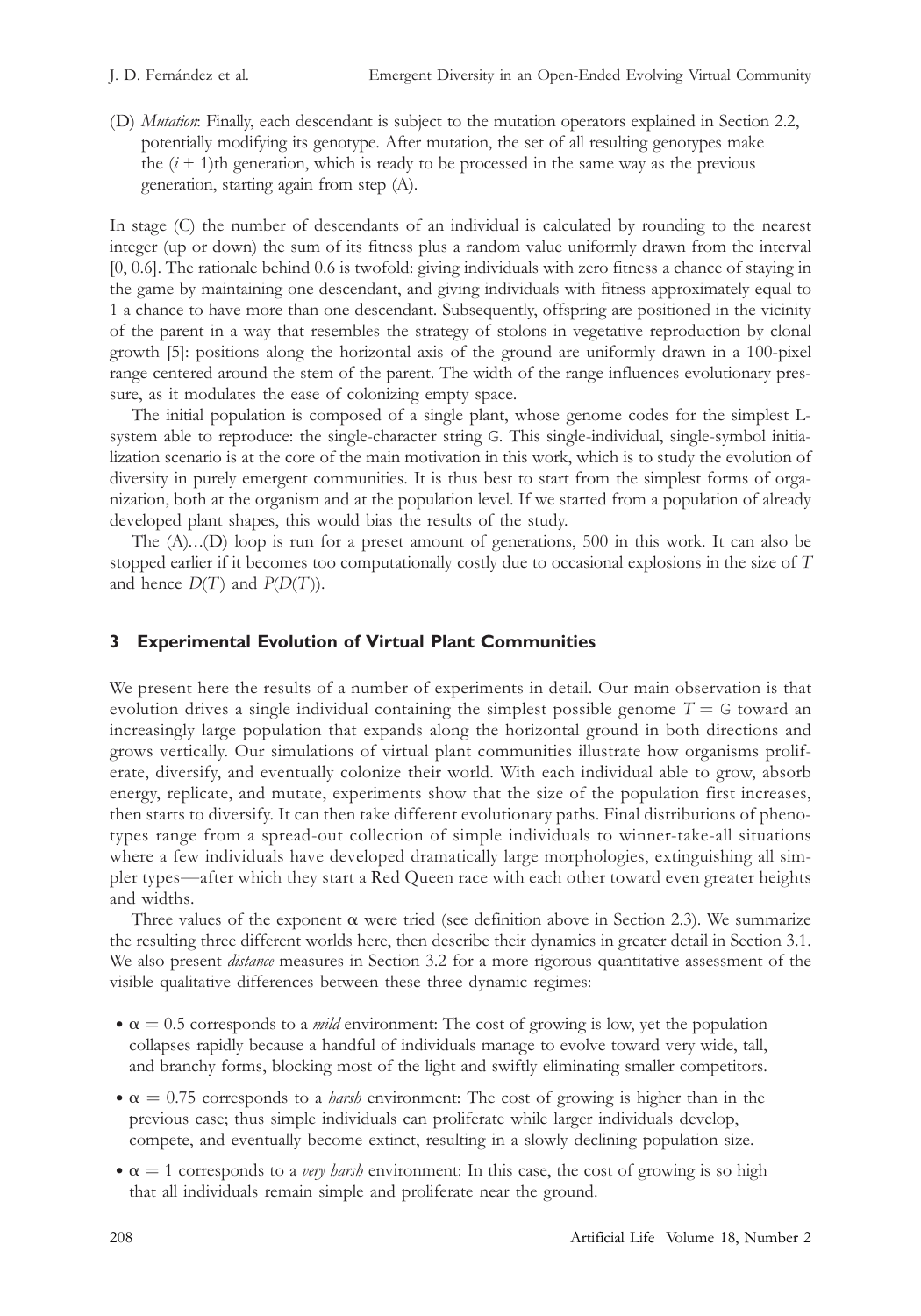Three simulations, one for each value of  $\alpha$ , will be analyzed through the remainder of the article from several points of view, highlighting similarities and differences between corresponding environments.

# 3.1 Overview of the Population Dynamics

Figures 5, 6, and 7 display a full example of simulated population in each type of environment. In the electronic version, individuals are colored randomly for visualization purposes. The first population (Figure 5) is typical of a mild environment where plants grow to a great magnitude, both in height and in breadth, and are intensely competing with neighboring individuals. The second population (Figure 6) shows a moderately harsh environment filled with a higher diversity of individuals presenting a more limited growth area and interfering less with other individuals. Simpler plants grow at the two ends of the population's domain. Finally, the last population (Figure 7) is characteristic of a very harsh environment, where plant forms remain simple and short and colonize the ground efficiently.

Generally, the type of environment is reflected in the evolution of two global variables: the population size, equal to the number of plants, and the global biomass, defined here as the total number of branches of all plants (Figure 8). In a mild environment (black line), a fast spike in the number of plants is followed by a great extinction event, as tall individuals eliminate smaller ones by overshadowing their canopies. Even in this scenario of dwindling population size, however, the few remaining plants evolve toward such gigantic forms, and do this so rapidly that the total biomass increases exponentially. By contrast, in a harsh environment (dark gray), the population size fluctuates as colonization of new



Figure 5. Typical plant world in a mild environment. Hundredth generation of one evolutionary simulation under  $\alpha = 0.5$ . The world covered by this plant population is 3,333 pixels wide by 2,602 pixels high. Already in the early stages, extreme competitive pressure is driving a group of plants toward a runaway Red Queen effect, in which they try to overshadow each other, while smaller individuals are at a disadvantage under the taller ones and become progressively extinct. Due to an exponential increase in CPU time and memory, simulations under these conditions have to be stopped earlier than under the other conditions, here at the 150th generation.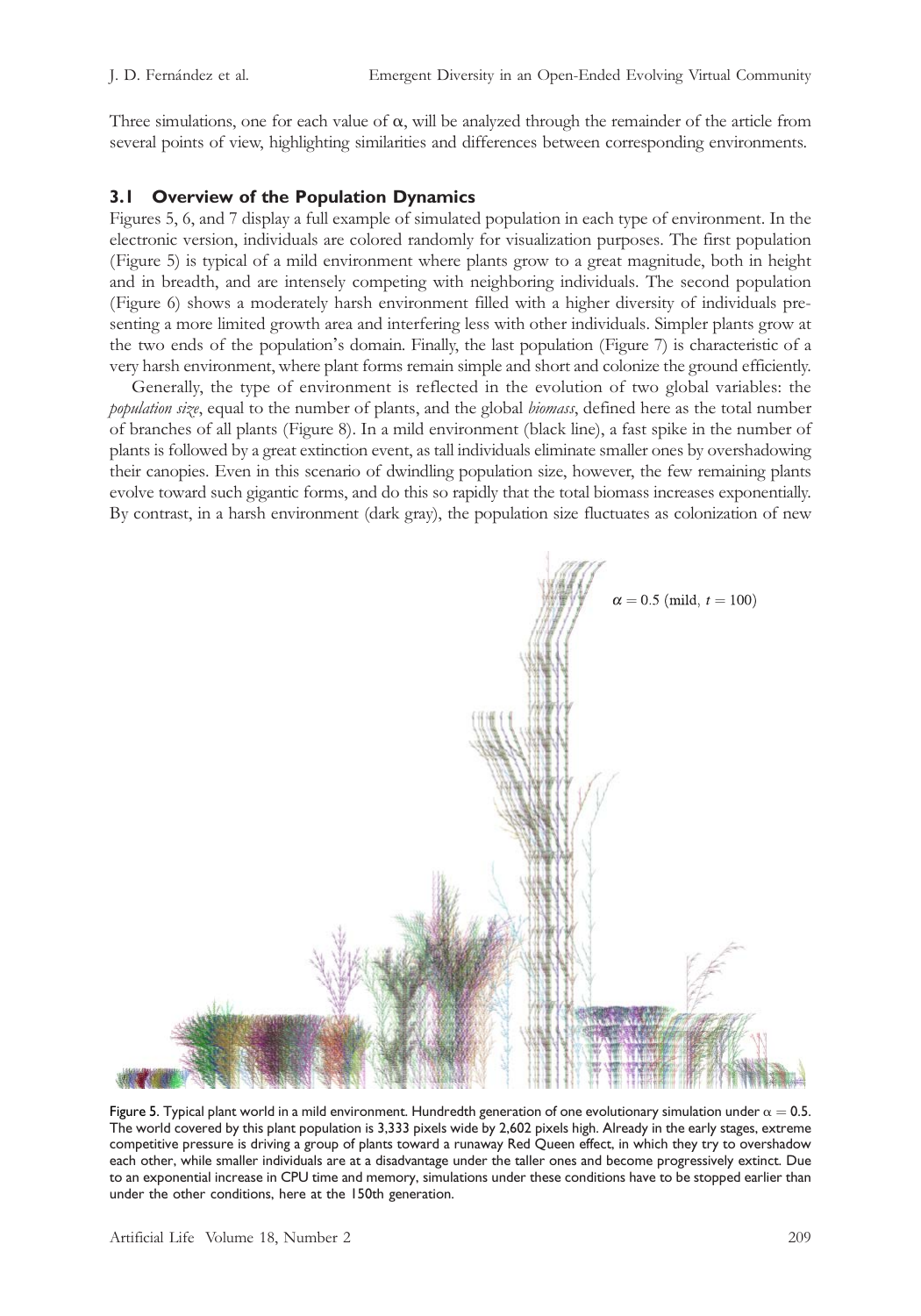

Figure 6. Typical plant world in a harsh environment. Three-hundred-fortieth generation of one evolutionary simulation under  $\alpha = 0.75$ . The world covered by this plant population is 12,627 pixels wide by 2,199 pixels high and, for clarity, has been divided into four consecutive segments, all of them at the same scale. Individuals in the central region have become larger as they compete for light. Large individuals sometimes cause the appearance of desolate areas, as they eliminate smaller neighbors and occasionally disappear themselves due to an overload of branches, thereby opening the way for simpler and faster-expanding organisms to colonize new regions.

territories is punctuated by local extinctions due to tall plants. Biomass also fluctuates, but tends to grow over larger time periods, as competition triggers the evolution of larger plants. Finally, in a very harsh environment (light gray), the population usually increases faster than in the previous case, but fluctuations remain present, since a limited degree of complexification still takes place while plants compete for light. Biomass grows very slowly, however, mostly as a consequence of the small size of the plants.

Mean fitness values  $(\bar{F})$  in each kind of environment are also revealing (Figure 9). In very harsh simulations, where  $\alpha = 1$ ,  $\overline{F}$  is always less than or equal to 1 because by definition the number of light beams,  $l_a$ , captured by an individual  $a$  cannot be higher than its number of leaves and hence branches,  $f_a$ . In milder simulations, where  $\alpha$  < 1, some individuals can reach fitness values much larger than 1. However, the results show that the milder the environment, the lower the mean fitness level. This is due to the fact that milder environments are more crowded because plants are more prolific than in harsher environments and offspring's positions are statistically closer to their parents. Crowded conditions then create more intense competition, resulting in a significant decrease of the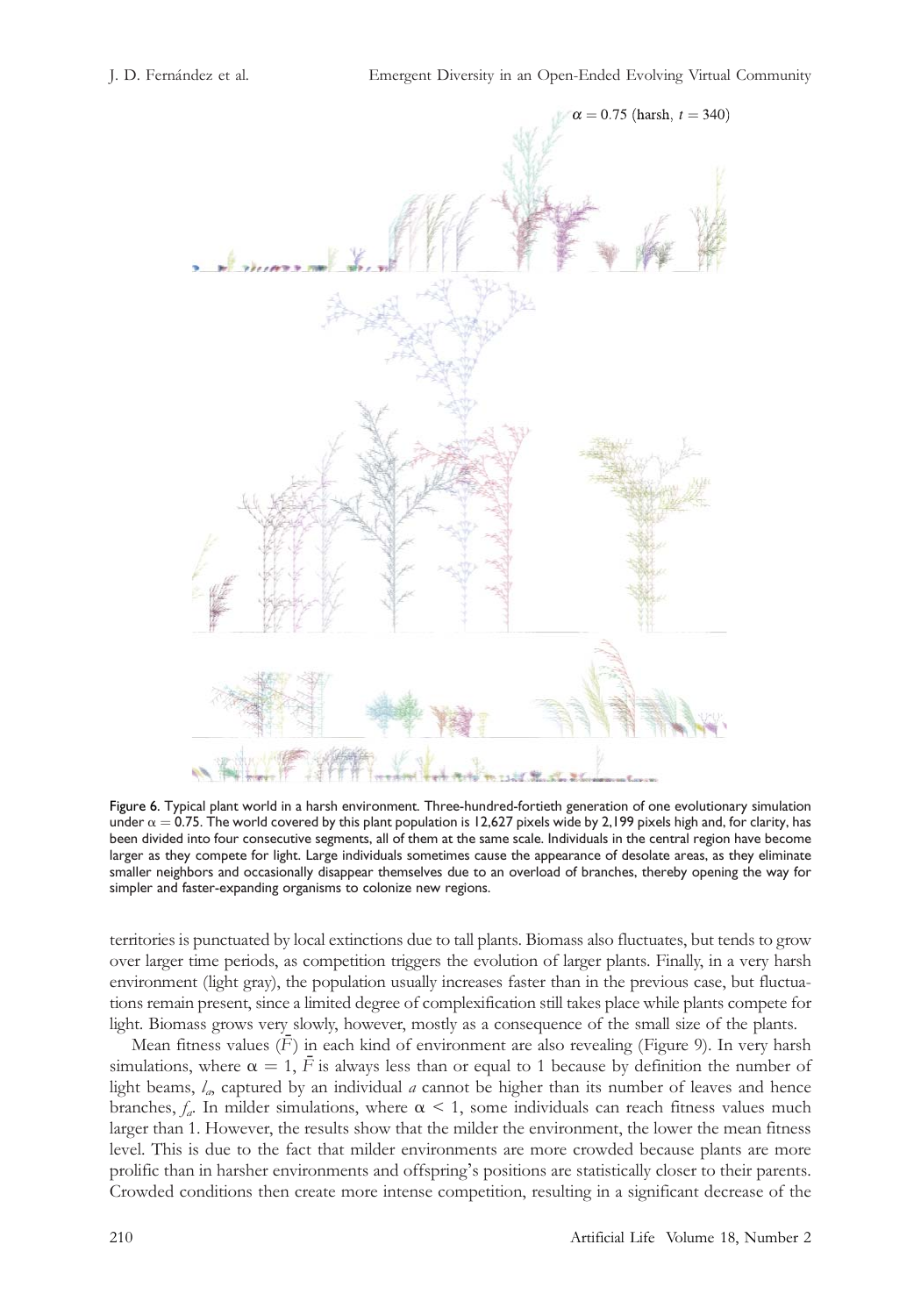

Figure 7. Typical plant world in a very harsh environment. Three-hundred-fortieth generation of one evolutionary simulation under  $\alpha = 1$ . The world covered by this plant population is 7,220 pixels wide by 92 pixels high and, for clarity, has been divided into eight consecutive segments. Individuals remain simple and efficient, as biomass acquisition is severely penalized.

mean fitness. In fact, Figure 9 clearly shows that the mean fitness never rises above 1 in any environment, which indicates that high-fitness individuals constitute a minority whose sum never outweighs the remaining low-fitness population (with respect to reference level 1). Note also an interesting phenomenon of episodic collapse of the fitness distribution during the early generations in all environments: The mean reaches exactly 1, while the standard deviation drops to 0. These particular generations correspond to populations composed exclusively of elementary stick plants of length 1, whose fitness is exactly 1 by definition (1 unit of light divided by 1 branch, for any exponent  $\alpha$ ). At these moments, more complex individuals have all died out, albeit temporarily.

Note that the mild environmental condition  $\alpha = 0.5$  is also characterized by an exploding growth in computational cost, both in memory and in time. This is why we decided to stop the simulation after 151 generations, while the time to generate the phenotypes and evaluate the fitness of the individuals was still within reasonable limits. In order to estimate the computational cost of pursuing the simulation toward later generations, an exponential curve was fitted to a 2D cloud of experimental  $(i, t_i)$  points, where  $i$  is the generation number, and  $t_i$  the CPU time required to calculate the plants up to generation  $i$ . Extrapolating from this curve, the CPU time to reach generation 200 increased 100-fold, while for generation 300 it increased 70,000-fold.

# 3.2 A Distance-Based Measure of Diversity

To quantitatively assess the amount of diversity of the plant population in each environment, we need a measure of distance between individuals. We propose here two definitions of distance: a genetic distance and a phenotypic distance; then we show a comparison of their abilities to differentiate among the three types of environment.

# 3.2.1 Definition of a Genetic Distance

We use here the *edit distance*  $\mathcal{E}(T_a, T_b)$  between two strings of symbols  $T_a$  and  $T_b$  (the genomes of two individuals  $a$  and  $b$ ), defined as the minimal number of insertions, deletions, and alterations of symbols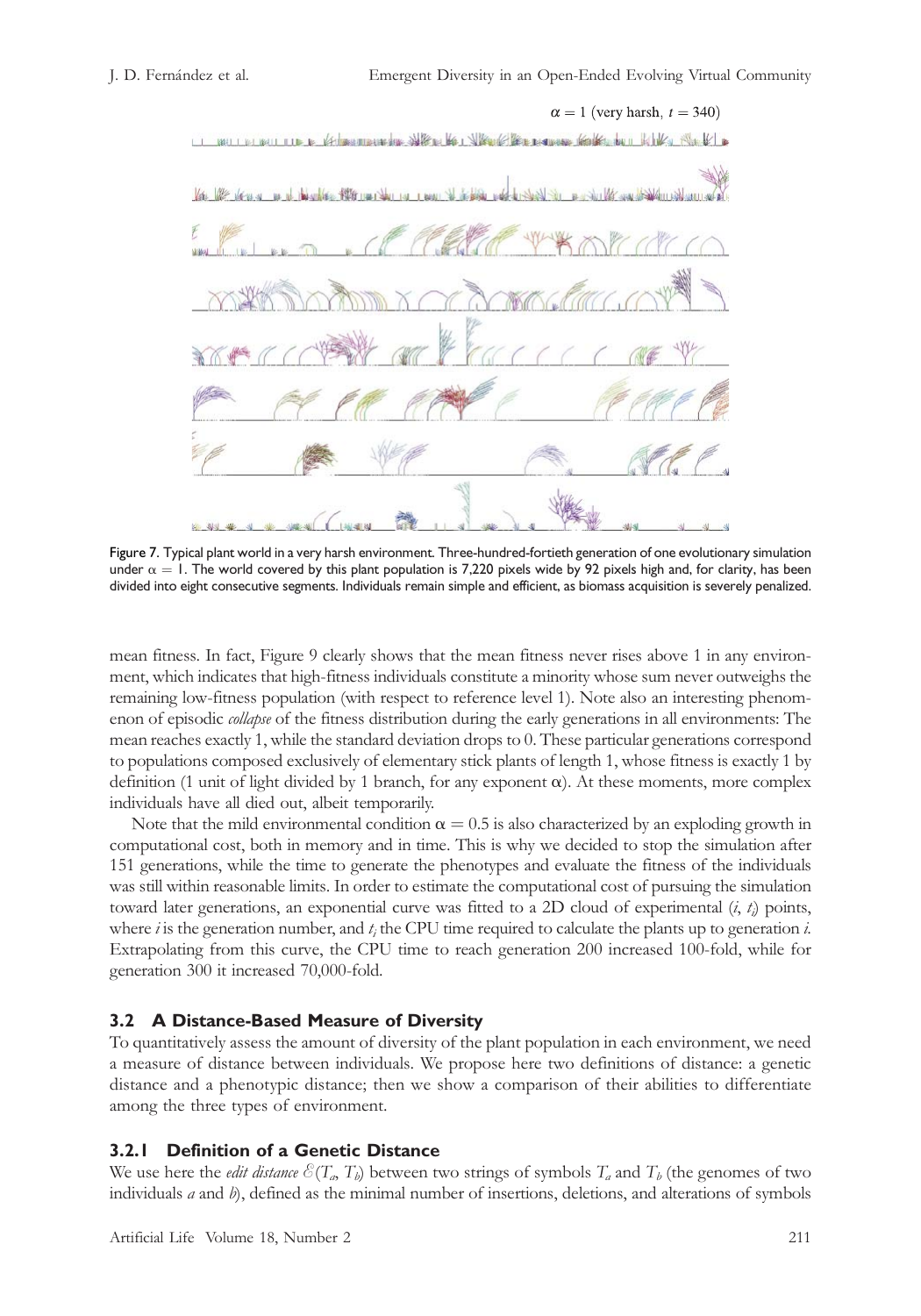in  $T_a$  needed to transform it into  $T_b$ , or vice versa (it is indeed symmetrical, as every insertion can be reverted by a deletion and every alteration by the opposite alteration). In real-world genomics, the genetic distance between nucleotide sequences is measured in many cases by a weighted edit distance [4], using one of several possible weighting schemes [3] specifically fitted for each specific task. In many cases, however, genomic metrics take into account some statistical model of mutation [17]. In the



Figure 8. Evolution of population size and biomass. Top: Population size is the total number of individuals. Bottom: Biomass is the total quantity of branches across all plants. In mild simulations ( $\alpha = 0.5$ , black curves), population size spikes briefly before tall plants start exterminating shorter ones, as they compete to become ever taller and larger at a fast pace. Meanwhile, however, biomass continues its exponential increase (reaching about 840,000 after the 150th generation), mostly sustained by these few gigantic specimens. In harsh simulations ( $\alpha = 0.75$ , dark gray curves), the population size grows quickly at first, but soon starts to fluctuate, as episodic and local extinction events take place. Sudden large drops in biomass are associated with the extinction of large individuals. In very harsh simulations ( $\alpha = 1$ , light gray curves), the population size increases more quickly, while plant morphologies remain very simple, and consequently biomass grows very slowly compared to the other conditions. Plants are still subject to a complexification process, albeit at a smaller scale, and population size also fluctuates a little as they compete.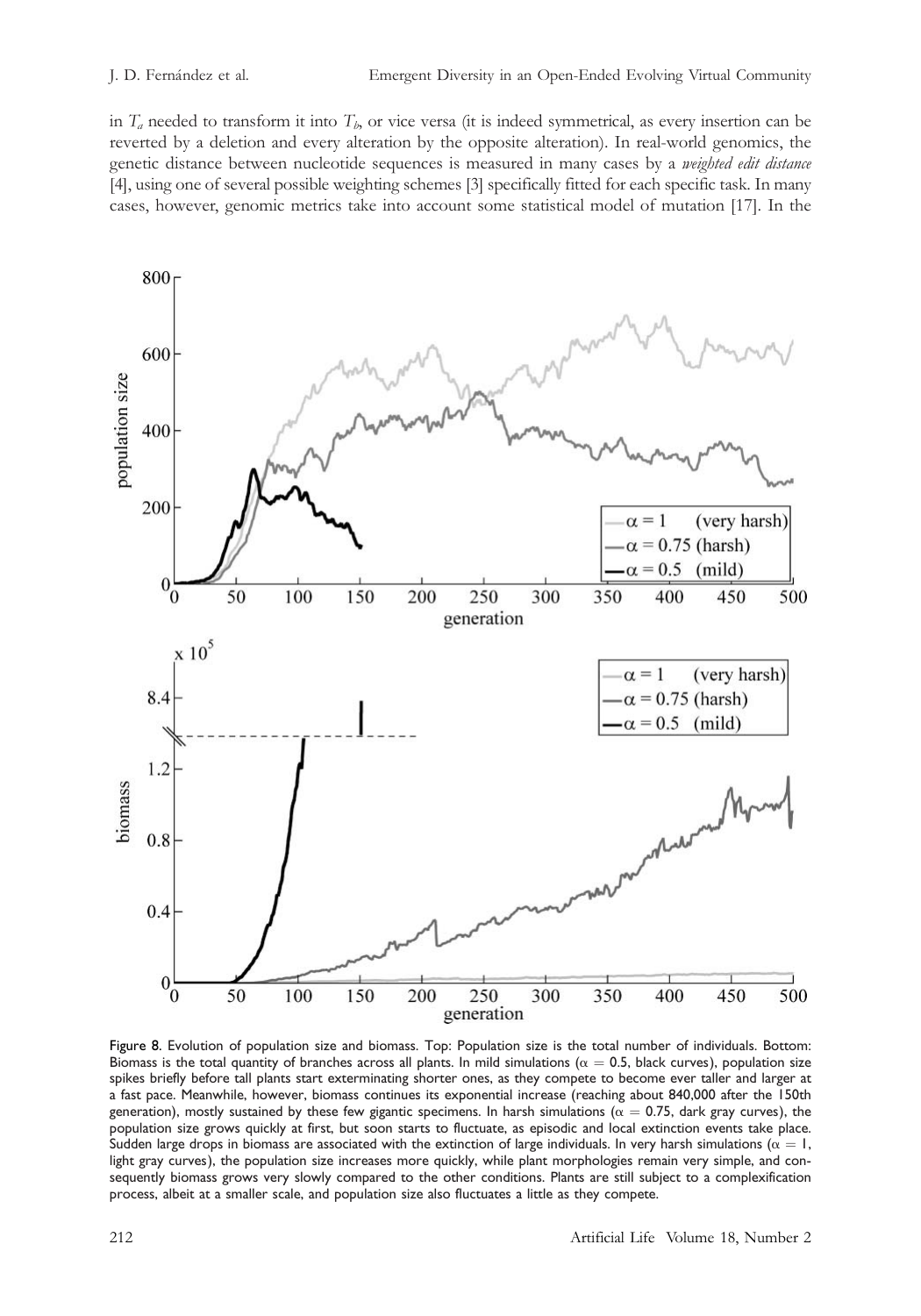

Figure 9. Evolution of mean fitness. At each time step, the mean fitness (black curves) is defined as the sum of all fitness values divided by the population size. Standard deviation bars are also shown (gray areas). Top: Very harsh condition ( $\alpha = 1$ ). Middle: Harsh condition ( $\alpha = 0.75$ ). Bottom: Mild condition ( $\alpha = 0.5$ ). In all simulations, the initial value is 1, corresponding to the fitness of a single individual of genotype G (receiving one unit of light divided by one branch) in the absence of competition. Later, the mean fitness drops below 1 as plants become larger and compete for light, but the few individuals with fitness higher than  $1$  (when  $\alpha$  < 1) never outweigh the low-fitness majority. Note also episodic collapses of the fitness distribution to populations composed exclusively of one-stick plants (fitness 1, deviation 0), during the early generations. The milder the environment, the faster the mean fitness drops, and the higher the standard deviation becomes, since more plants tend to die out under the shadow of larger individuals. In the harsh and very harsh environments, the mean fitness seems to converge to slightly different values, close to 0.7.

present study, we measure genetic diversity using a raw edit distance (without weighting). For example, if  $T_a = G + [G] - G]G +$  and  $T_b = G[G] - G]GG$ , then  $\mathcal{E}(T_a, T_b) = 3$ , as we can transform  $T_a$  into  $T_b$ by removing the second symbol from  $T_a$ , adding a symbol − before the third G, and replacing the last symbol + by G.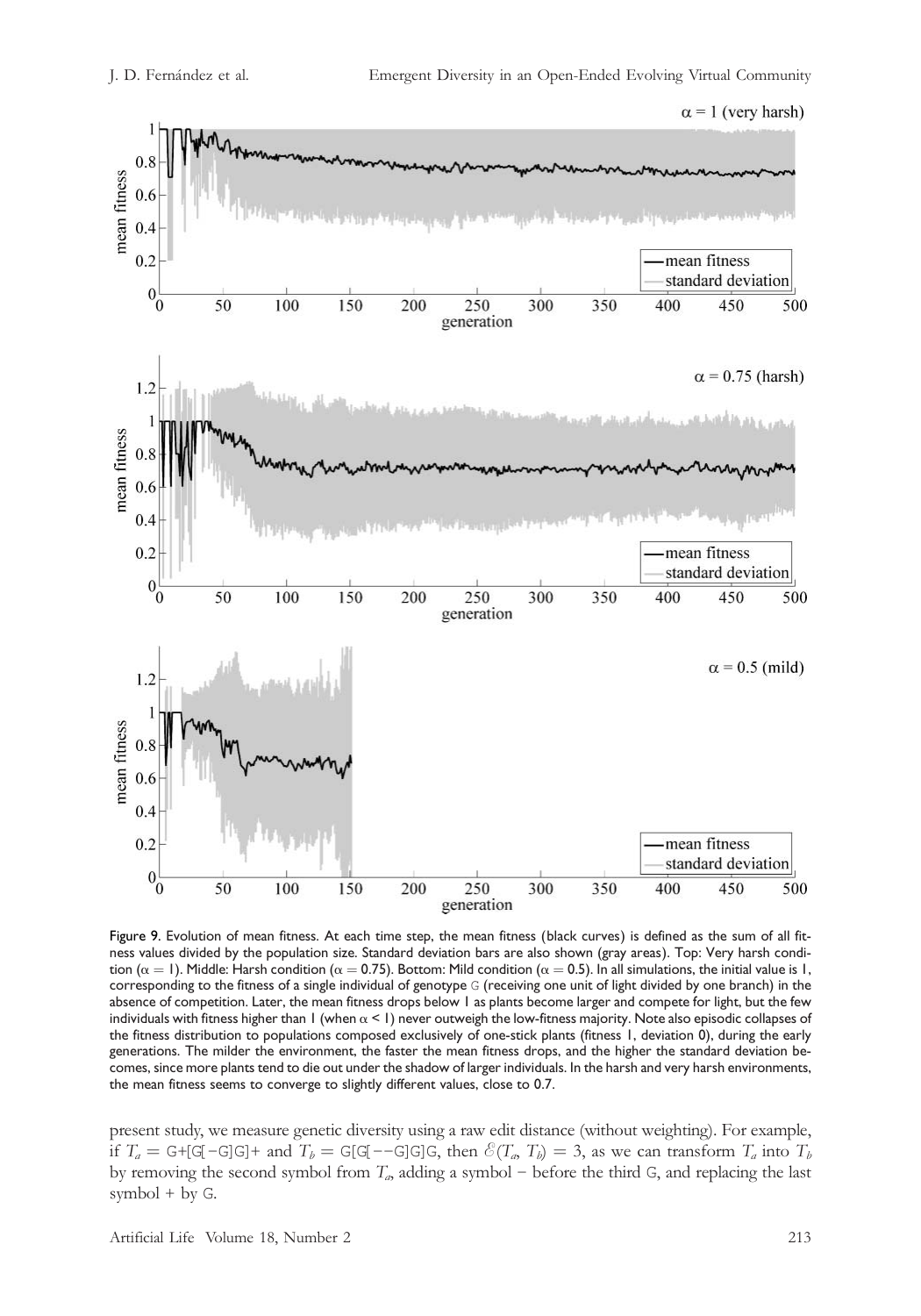# 3.2.2 Definition of a Phenotypic Distance

For a measure of the degree of dissimilarity between morphological phenotypes, we use the Jaccard distance, denoted  $\mathcal{J}$ . This distance equals the ratio of overlapping pixels to the total number of pixels occupied by both plants, which are aligned and superimposed to make their stem bases match. Thus, if  $P_a$  and  $P_b$  are the pixel sets of two aligned individuals a and b, the Jaccard distance reads

$$
\mathcal{J}(P_a, P_b) = 1 - \frac{|P_a \cap P_b|}{|P_a \cup P_b|} \tag{1}
$$

Figure 10 shows three distinct phenotypes  $P_a$ ,  $P_b$ , and  $P_c$ , illustrating the Jaccard distance between two similar ones ( $\mathcal{J}(P_a, P_b) = 0.31$ ) and two dissimilar ones ( $\mathcal{J}(P_a, P_c) = 0.92$ ).

### 3.2.3 Comparing Genetic and Phenotypic Diversity

For a given distance  $\mathcal{D}$ , whether  $\mathcal{E}$  or  $\mathcal{F}$ , we define the diversity  $\delta_{\mathcal{D}}$  of the population as the mean over all the values of the distance matrix  $[\mathcal{D}_{ab}]_{N \times N}$ :

$$
\delta_{\mathcal{D}} = \frac{1}{N^2} \sum_{a=1}^{N} \sum_{b=1}^{N} \mathcal{D}_{ab} \tag{2}
$$

where N is the size of the population, and  $\mathcal{D}_{ab} = \mathcal{E}(R(T_a), R(T_b))$  or  $\mathcal{D}_{ab} = \mathcal{F}(P_a, P_b)$  (similar notions, such as "discrepancy," have been used elsewhere [42]). Figure 11 shows the evolution of  $\delta_{\mathcal{E}}$  and  $\delta_{\mathcal{I}}$  over time, using each of the two distances above. Note that the edit distance  $\mathcal{E}$  was applied to reduced genotypes  $R(T)$  only; interestingly, the results obtained with original genotypes  $T$ turned out to be very similar, essentially differing in scale, so we omitted them for clarity.

In milder environments, the diversity  $\delta_{\mathcal{J}}$  based on the Jaccard distance increases faster toward its highest value 1 (in particular, the growth is considerably slower for the very harsh simulation). The evolution of diversity ( $\delta_{\mathcal{E}}$ ) based on the edit distance between reduced genomes, for its part, is rather similar in the harsh and very harsh environments, while the mild conditions clearly stick out through



Figure 10. Illustration of the Jaccard distance. Graphical basis of the measure of similarity between individual phenotypes. Left: One same individual  $a$ , top and bottom. Center: Two different individuals  $b$  (top) and  $c$  (bottom). Right: Superimposition of  $a$  and  $b$  (top) and of  $a$  and  $c$  (bottom) by alignment of their stem bases. In the electronic version, black pixels represent the portion of phenotype shared by the two individuals, while green and red pixels show their symmetric difference. In the electronic version, the Jaccard distance between two phenotypes is then calculated by dividing the number of common pixels (in black) by the total number of pixels (union of the three colored areas) and subtracting the result from 1, which gives here  $\mathcal{J}(P_a, P_b) = 0.31$  (top) and  $\mathcal{J}(P_a, P_c) = 0.92$  (bottom).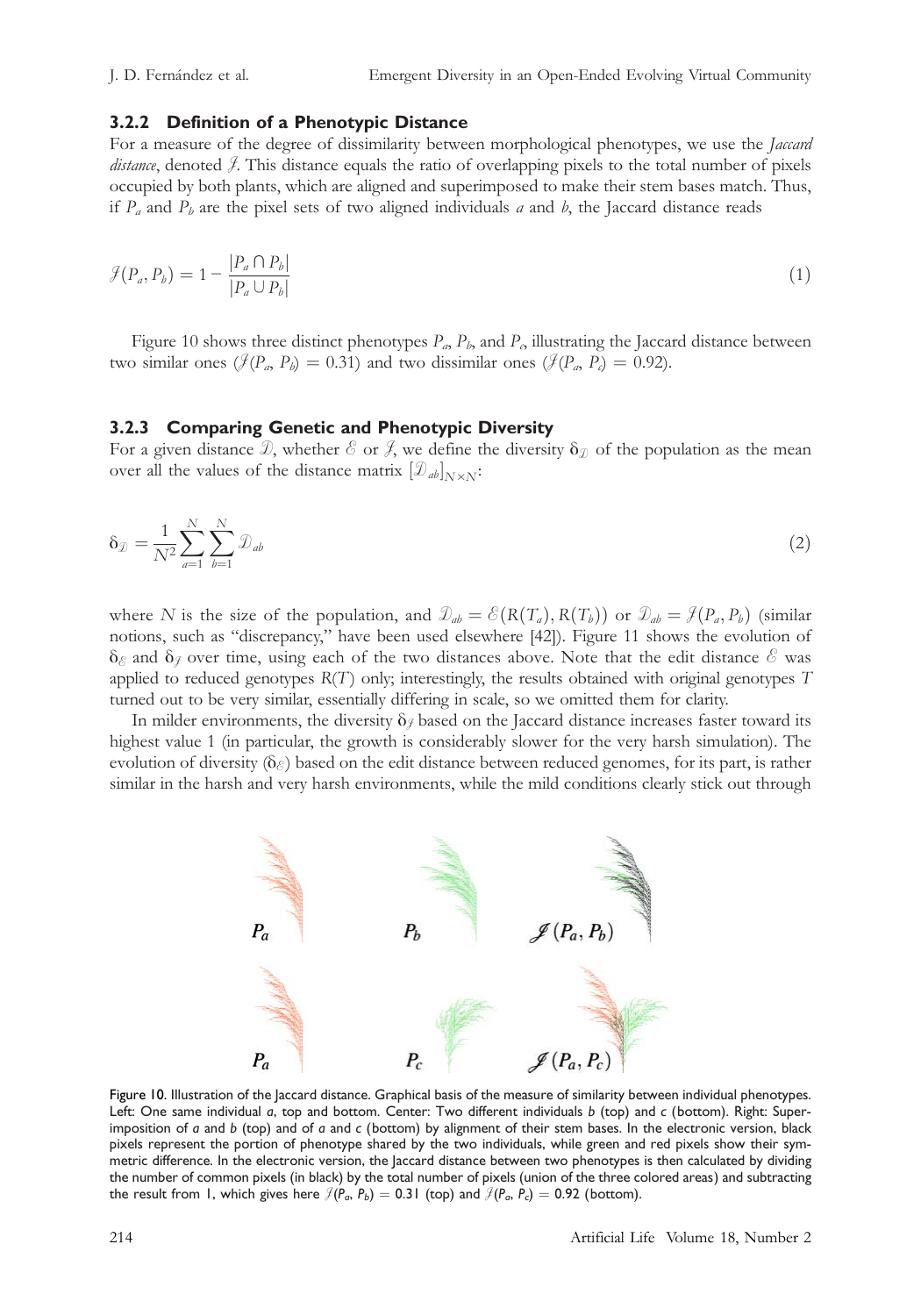

Figure 11. Evolution of diversity. Left: Phenotypic diversity  $\delta_{\gamma}$  is defined as the mean of the Jaccard distance matrix  $\mathcal{D}_{ab} = \mathcal{J}(P_a, P_b)$  over all pairs of individuals (a, b). Right: Genotypic diversity  $\delta_{\mathcal{E}}$  is defined as the mean of the edit distance matrix  $\mathcal{D}_{ab} = \mathcal{E}(R(T_a), R(T_b))$  applied to reduced genomes. Top: Comparing diversity values in the three different kinds of environments, mild ( $\alpha = 0.5$ , black curves), harsh ( $\alpha = 0.75$ , dark gray curves), and very harsh ( $\alpha = 1$ , light gray curves). Bottom three rows: Same diversity curves, separately for each environment, adding standard deviation bars (gray areas). The initial high-amplitude fluctuations in the phenotypic diversity are an artifact of the small population size, in which the emergence and extinction of a few mutated individuals appear large. The drop in diversity at the end of the mild simulation is due to the extinction of a large number of relatively small individuals. The sudden reduction of variance in the genotypic distance of the harsh environment, around generation 210, is due to the extinction of one plant with a large genome.

high values. This process of accelerated diversification is driven by a high growth rate in the length of the reduced genotypes.

The observed differences between the genetically based and phenotypically based notions of diversity and their evolution over generations can be ascribed to the decorrelation introduced by the indirect developmental mapping. As discussed in Section 2.1.3, a consequence of this mapping is that changes in the genotype may have wildly different consequences on the phenotype: Some mutations may cause only slight modifications in the phenotype, or none at all, while others can cause major transformations. This is famously the case of *homeobox* genes, which play a critical role in the establishment of the overall body plan of metazoan organisms [33], and whose mutation can give rise to ectopic structures, such as the development of legs in the place of antennae in *Drosophila*. Conversely,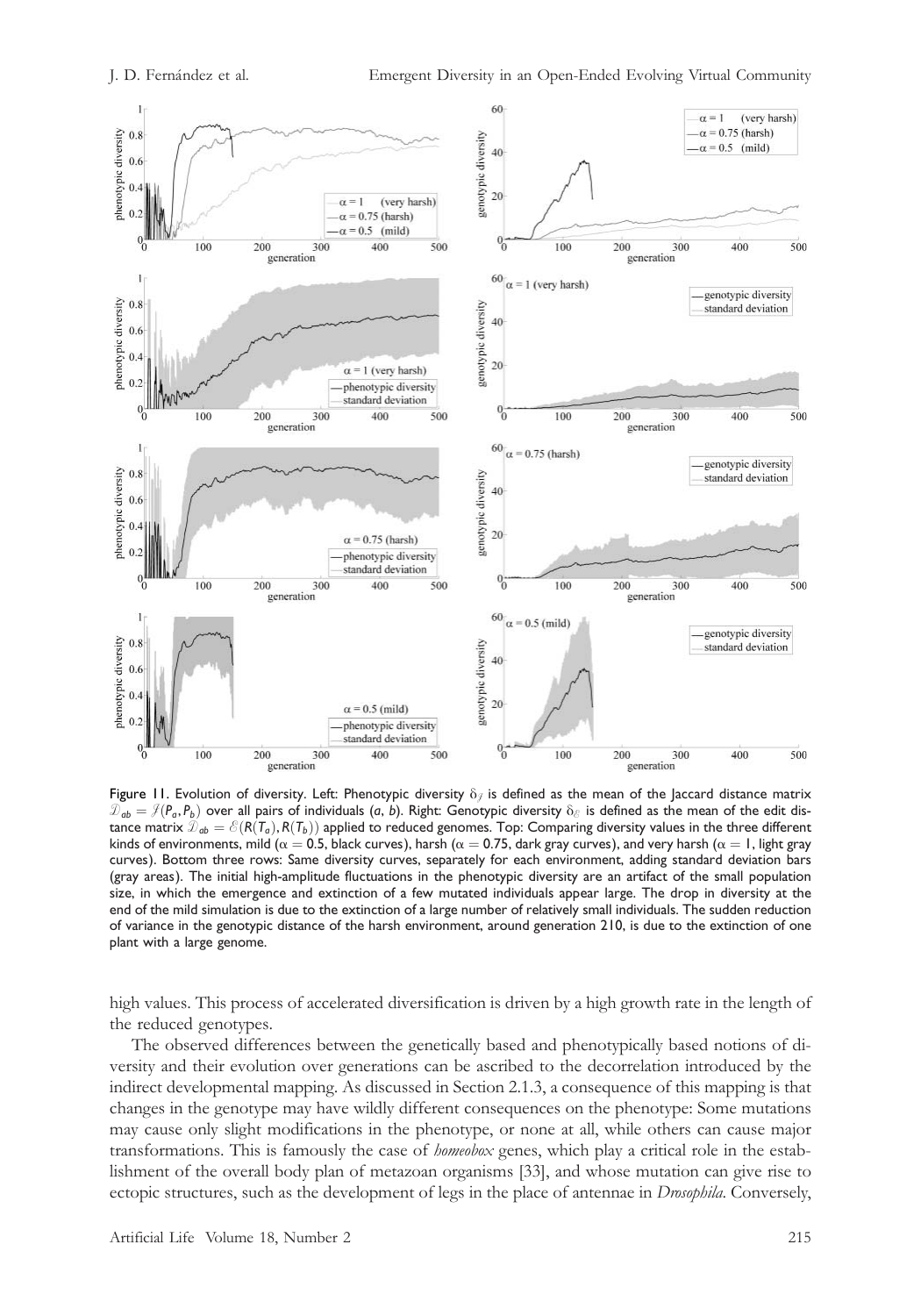the phenomenon of *convergent evolution* also hints at the possibility of very different genomes associated with very similar phenotypes. Thus genetic diversity and phenotypic diversity are not necessarily correlated. Figure 3 shows a case where similar genotypes give rise to clearly different phenotypes, while, on the contrary, related phenotypes encoded by very different genotypes can be seen in Figure 12.

### 3.3 Robustness to Mutations

Evolutionary search relies on the application of genetic operators to the individuals of a population (i.e., in this study, to their genomic strings T, *not* their developed strings  $D(T)$ ) in order to create variability. Since reproduction is asexual here, these operators intervene only in the form of mutations. By mutating, individuals explore the fitness landscape in search of solutions adapted to the problem imposed by the environment via the fitness function. Mutation operators introduce alterations in the genome, which provoke changes in the phenotype through a developmental process. One could say that biology makes use of "indirect strategies" to encode organisms, in the sense that the genotype-tophenotype mapping is generally highly complex. In real-world multicellular organisms, it is the result of a gigantic self-generating and self-assembling process involving between thousands and trillions of cells. In our abstract virtual model, it is produced by the linear expansion of a string that can typically contain between a dozen and a few thousand characters, giving rise to a geometric morphology covering hundreds to millions of pixels.

In this section, we use the Jaccard distance  $\mathcal{J}$  (see definition above, Section 3.2.2) to study the extent of the disruption provoked by the different types of mutation operators in morphological phenotypes (only single mutations this time, not in sequence). The first five types of mutation operators described in Section 2.2 are considered: alteration  $(M_A)$ , deletion  $(M_D)$ , insertion  $(M_I)$ , random duplication  $(M_R)$ , and level duplication  $(M_L)$ , leaving out tandem duplication. We use the notation  $M \in \{M_A, M_D, M_I, M_R, M_L\}$  to refer to any one of these mutation operators.

Our motivation is to test the hypothesis that evolution encourages the selection of genomes that are more tolerant to mutation-induced disruption [46]. The concept of *mutational robustness* has been correlated with the evolutionary advantage of lower-than-optimal fitness plateaus under high mutation rates [47], the existence of large networks of neutral mutations [45], and the variability of the environment [30]. In our model, an evolved genome might show a more robust underlying structure



Figure 12. Biomass versus genome length. Snapshot of a few specimens from the 500th generation of a harsh-environment simulation ( $\alpha$  = 0.75). The biomass of a plant is defined as its total number of branches. Left: Biomass does not seem to be correlated with raw genotype length T in any meaningful way. Right: Showing the same individuals, dependence of biomass on the reduced genotype length  $R(T)$ , however, appears more correlated. Here, three trends of increasing biomass versus increasing  $R(T)$  can be identified: one for individuals  $a-e$  (scaled  $4x$ ), another for individuals  $f-i$  (scaled  $2x$ ), and another for individuals  $j-p$  (scaled  $1\times$ ). Smaller individuals are represented at a magnified scale; otherwise they would appear too small.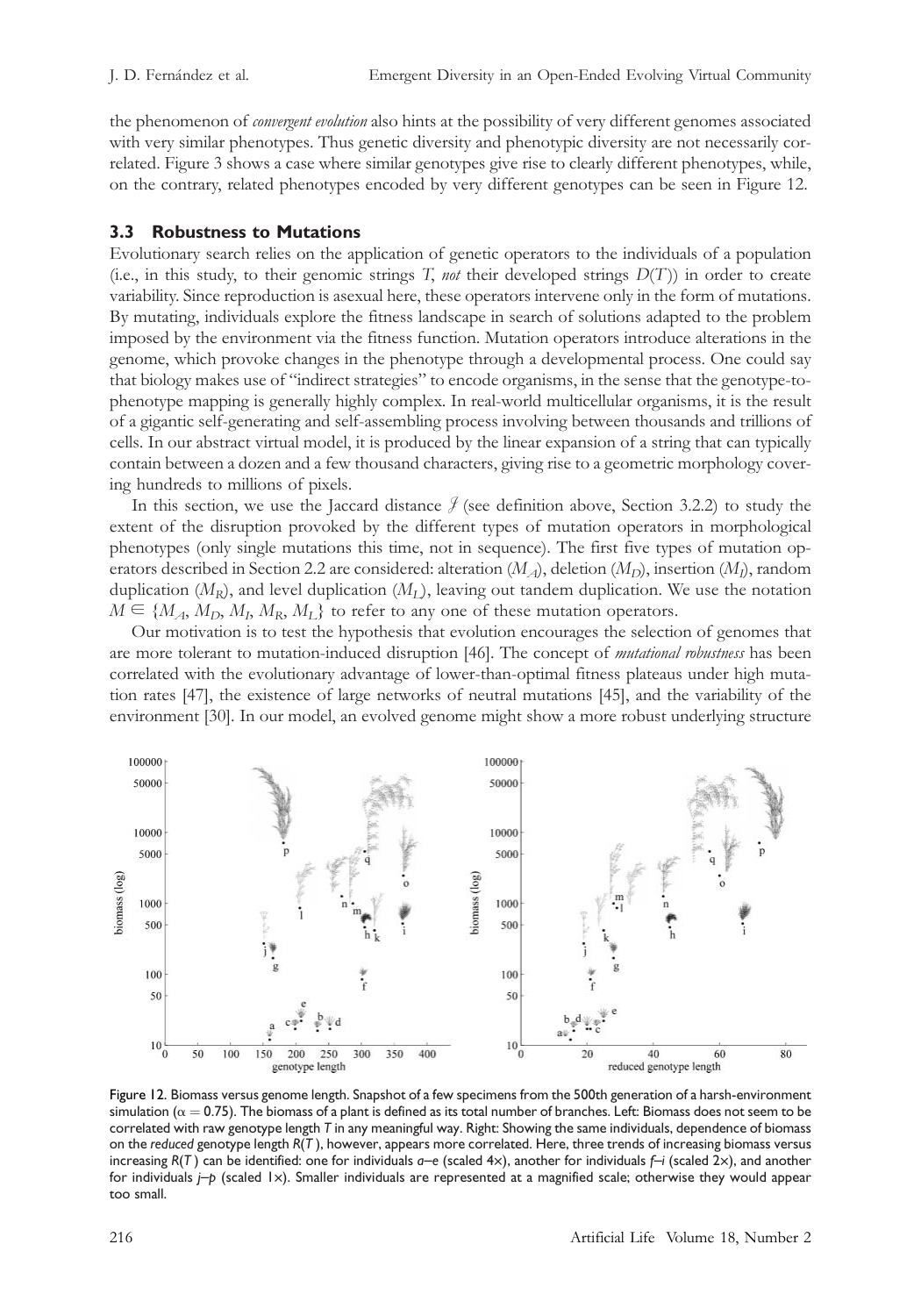than a random genome, in the sense that it would be able to minimize the effects of various mutations, especially if the environmental conditions remain stable during evolution. Thus, for each mutation operator  $M$ , we are interested in measuring its effect on the phenotype of an individual  $a$ . To this aim, if b is the mutated individual such that  $T_b = M(T_a)$ , we define the *quantity of disruption* as the Jaccard distance between a and b,  $\mathcal{F}(P_{\alpha}, P_{b})$ .

We then calculate the mean quantities of disruption caused by various mutation operators on six different pools of genomes:

- Three pools  $E_m$ ,  $E_b$ ,  $E_{vb}$  of evolved genotypes, one for each kind of environment respectively mild, harsh, and very harsh—composed of all the distinct genotypes produced by the last generation of the corresponding simulation (for  $E<sub>m</sub>$  the 150th generation, due to the high computational cost discussed at the end of Section 3.1; for  $E_b$  and  $E_{vb}$ , the 500th generation). These pools contain 64, 245, and 593 genotypes, respectively.
- Three other pools  $R_m$ ,  $R_b$ ,  $R_{vb}$  of randomly generated genotypes. Each pool  $R_x$  matches the corresponding evolved pool  $E_x$  as follows: It contains the same number of genotypes, and its random strings were generated in such a way that they have the same statistical properties as the strings of  $E<sub>x</sub>$  (average length and probability of appearance of each symbol, under the constraint of well-balanced brackets).

For each string  $T_a$  in each pool, 100 different mutated strings  $T_b = M(T_a)$  were generated per mutation operator M (thus totaling 500 mutated strings per  $T_a$ ), and the corresponding disruption values  $\mathcal{J}(P_a, P_b)$  were evaluated. Finally, for each mutation operator M and each pool  $E \in \{E_m, E_b, E_{ub}\},$  $\delta_{\mathcal{J}}^{M,E}$  was defined as the mean of all the distances  $\mathcal{J}(P_a, P_b)$  between each string  $P_a$  in the pool E and the corresponding strings  $P_b$  generated through mutation operator M:

$$
\delta_{\mathcal{J}}^{M,E} = \frac{1}{\|E\|} \sum_{a=1}^{\|E\|} \left( \frac{1}{100} \sum_{b=1}^{100} \mathcal{J}(P_a, P_b) \right)
$$

Mutatis mutandis, we also defined the corresponding  $\delta_{\mathcal{J}}^{M,R}$  for pools  $R \in \{R_m, R_b, R_w\}$ . We refer to  $\delta_{\mathcal{J}}^{M,R}$ J and  $\delta_A^{M,R}$  as the *mean disruption* from the original to the mutated phenotypes for each pool and operator. Therefore, since we considered five mutation operators and six pools, a total of  $5 \times 6 = 30$  mean disruption values were generated. These values can also be considered as a special type of diversity measure or "diversity jump," applied here between two different worlds (based on before-mutation– after-mutation pairs of individuals) instead of the same world (based on all possible pairs of individuals).

The final results are displayed in Figure 13. As the results for harsh and very harsh environments were nearly identical, only the results for the mild and very harsh environments are presented here (20 values). The 2D coordinates of each one of the 10 points represent the pairs of mean disruption quantities of a given mutation type over the evolved and random pools, that is,  $( \delta_{\mathcal{J}}^{M,E}, \delta_{\mathcal{J}}^{M,R} )$  $_{\mathscr{J}}^{M,\mathrm{K}}$ ). The main observations suggested by this chart can be summarized as follows:

- In all cases, point mutations  $(M_A, M_D, M_I)$  are far more disruptive than duplication mutations  $(M_R, M_L)$ .
- In the very harsh condition, point mutations are significantly less disruptive in evolved genomes than in random ones, while duplication mutations are about the same (at a low level).
- In the mild condition, disruption caused by point mutations, while still lower for evolved genomes, is shifted toward significantly higher values than in the harsh condition.

In light of these results, our starting hypothesis that evolution selects for genomes that are robust against mutations is confirmed in the very harsh and harsh environments. This is to be expected,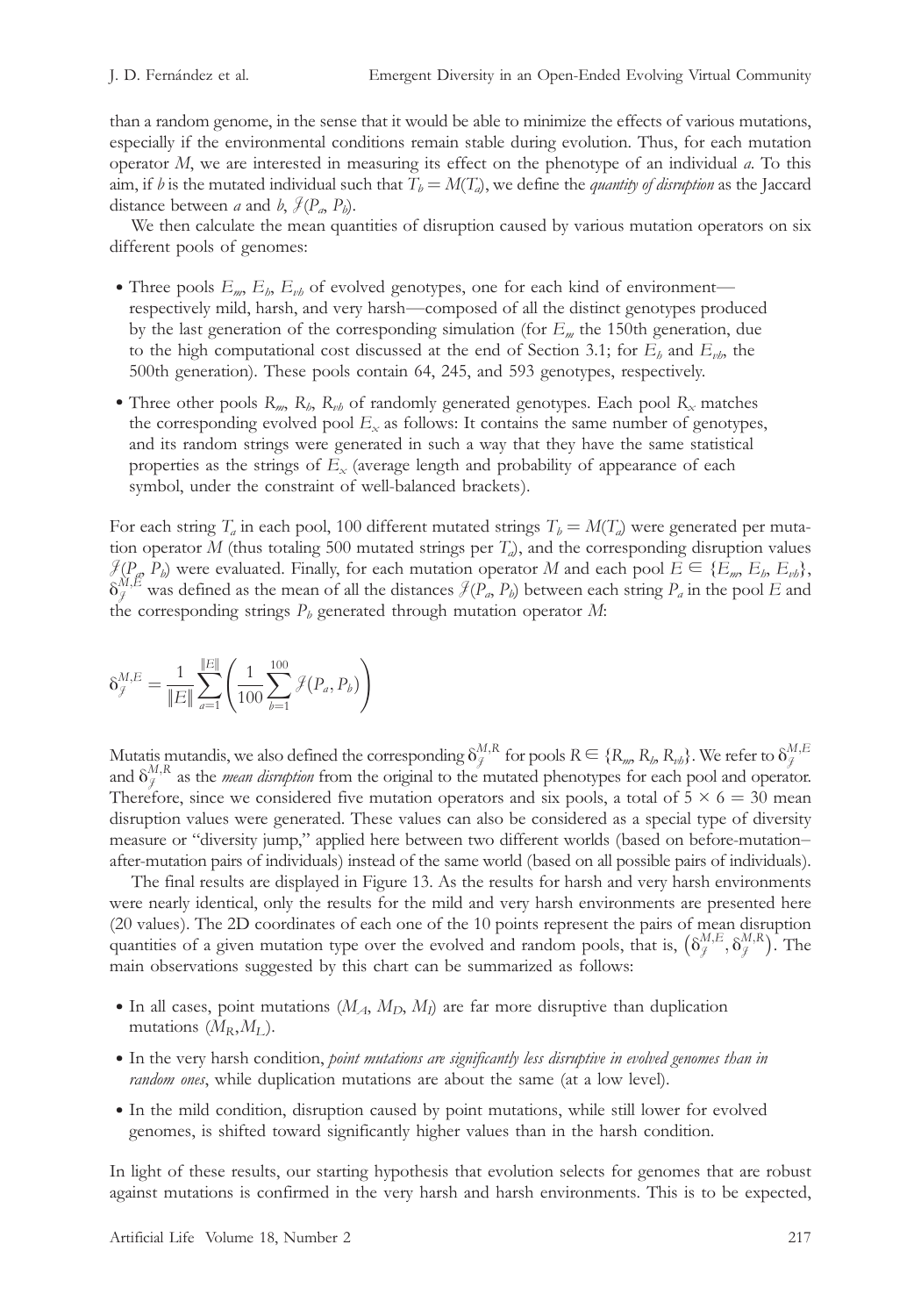

Figure 13. Robustness to mutation. Mean disruption caused by five different types of mutation operators in pools  $E_m$ ,  $E_w$ of evolved genomes (horizontal axis) versus corresponding pools  $R_m$ ,  $R_{vh}$  of random genomes with the same statistical properties in each case (vertical axis). The disruption value for each genome in each pool is simply defined as the mean Jaccard distance between its phenotype and the phenotypes of 100 mutated versions of that genome. The coordinates of each point represent a pair of mean disruption values of a given mutation over an evolved pool and the corresponding random pool (see Section 3.3) in two different environments (squares: mild,  $\alpha = 0.5$ ; circles: very harsh,  $\alpha = 1$ ). It is important to note that the sizes of the pools are not identical:  $|E_m| = |R_m| = 64$ , while  $|E_{vh}| = |R_{vh}| = 593$ . In the electronic version, to show that the results are statistically robust, we have drawn 1,000 random subsamples of size 64 from the pools  $R_{vh}$  and  $E_{vh}$ , plotting the mean disruption values for each subsample as blue dots. It can be seen that the points cluster neatly around global mean values without far outliers. Mutations are labeled A for alteration, D for deletion, I for insertion, R for random duplication, and L for level duplication. Point mutations (A, D, I) are generally more disruptive than duplication mutations (R, L), and in the very harsh condition they are significantly less disruptive in evolved genomes than in random ones. Plants evolved in a very harsh environment are also more resilient to mutationinduced phenotypic changes than plants evolved in a mild environment.

since in these environments the plants are constrained to grow to small or moderate sizes, and the overall environmental conditions do not change significantly over the course of the simulation (at least on a global scale). At the same time, the resulting genotypes have been subject to a relatively high mutation rate for several hundreds of generations, and the risk of obliteration (by becoming too heavy in biomass or developing underground branches after a mutation) is always present; thus selective pressure encouraging robustness against mutations seems to be a logical effect. This would support the idea that selection in this model "sculpts" the structure of genomes in a direction that makes them more robust to the disruptive effects of mutations. For mild environments, however, the competitive pressure among individuals (in contrast to the pressure from the environment) is so high that the environmental conditions created by the neighbors change rapidly (as new individuals reach taller and taller sizes), and evolution selects for genomes that are more sensitive to all types of mutations, especially point mutations, in order to keep an edge over the ever larger competitors. In summary, these results reinforce the view that the environmental conditions must remain relatively constant for mutational robustness to emerge [30].

# 4 Discussion and Conclusions

This work combines advanced (yet minimal) models based on L-systems, genetic expression, biologically inspired mutations, and open-ended evolution in a population of interacting individuals to create a framework of evolving virtual plants. In order to characterize and understand the dynamics of diversification, data produced by the simulations was processed by simple statistical analysis based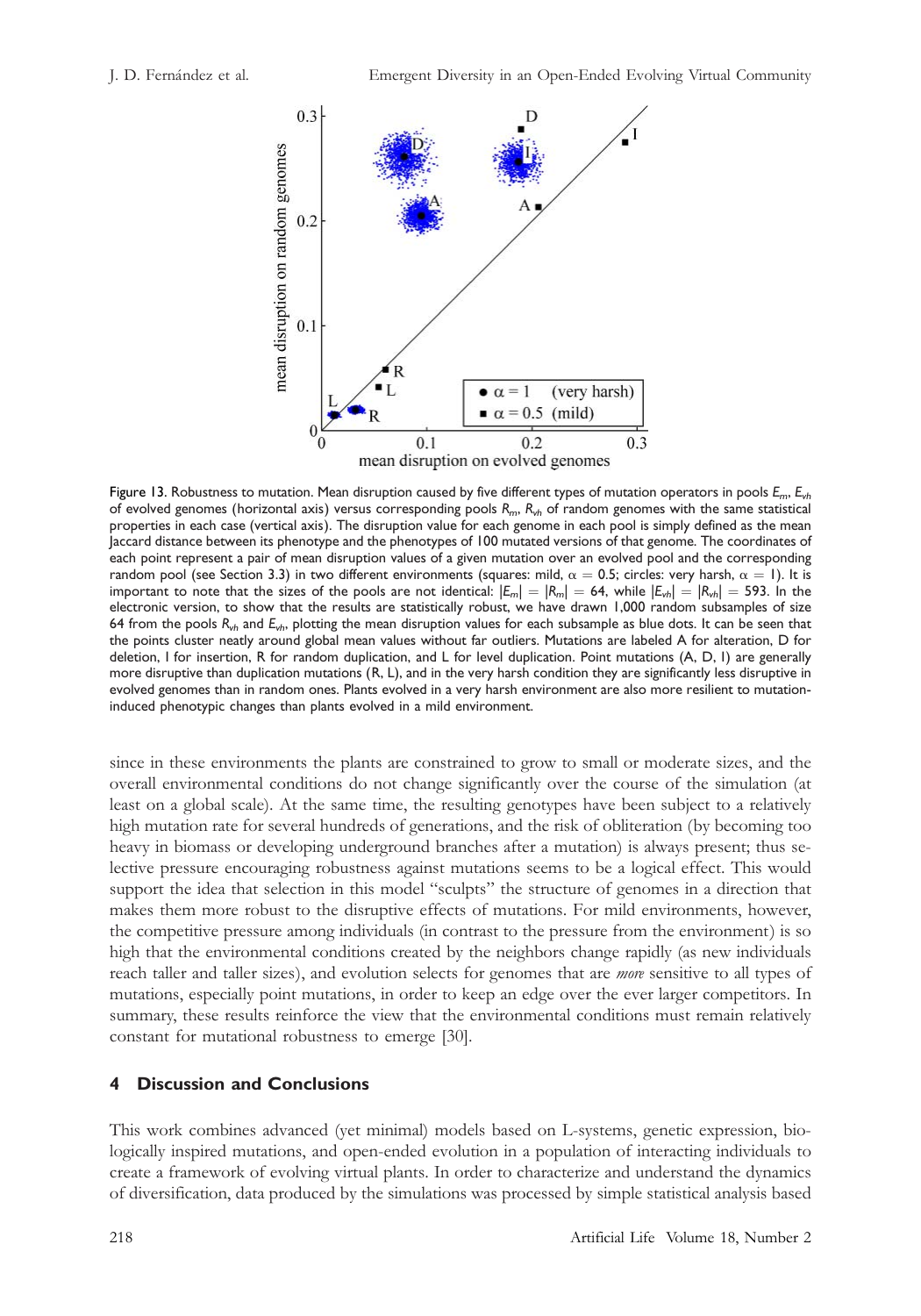on measures of distance. While we kept the overall model as simple as possible (through a reduced number of rules and parameters), the results show the evolution of plantlike organisms capable of increasing their degree of complexity and diversification at the same time that they are competing for common resources.

The biological value and relevance of the model is twofold. On the one hand, experiments can be fully recorded at the genomic level, since organisms are represented by one-dimensional chains of symbols, which deterministically develop into plantlike structures. Because mutations act upon genotypes, the genomic dynamics can be characterized by a statistical analysis of the pool of character strings. On the other hand, this simple genotypic model maps to a highly complex phenotypic space [9] allowing the study of rich evolutionary processes oriented toward greater organism complexity and population diversity.

We wish to stress the simplicity of our model. Other models of evolving plant communities based on L-systems are generally more complicated, making use of a great number of rules and symbols to encode the various parts of the plants. In some of these works, the conclusion was that the genetic search space of D0L systems was too limited [8]. However, this might be precisely a consequence of an overly complicated framework, since the high-dimensional parameter space that these models generate can be particularly difficult to explore and analyze. In contrast, our minimal plant system facilitates the identification of relevant biological phenomena during the simulations, in which the great volume of generated data helps, rather than hinders, the understanding of finer causality links among interacting individuals.

It is important to stress here that the present model is not based on data or parameters derived from real-world ecosystems, such as densities of species or rates of interactions between individuals. It is an abstract, artificial-life model that is not committed to any particular plant community found in nature. Yet, we believe that general parallels with biological ecology can still be drawn. More specifically, the model shows the emergence of at least two different evolutionary strategies: (1) developing a simple morphology while yielding large offspring to escape competition and colonize new areas; (2) developing a large and branchy morphology to better compete in overcrowded environments, but at the cost of reduced offspring. These two dynamics closely resemble the ecological transition from newly colonized areas to old-growth forest. In fact, the results presented here show that very harsh environments are characterized by the first strategy and mild environments by the second, reflecting their differences in developmental costs.

In summary, the biological implications of our results are the following:

- 1. Population diversity and individuals' complexity strongly depend on environmental conditions, confirming experimental [39] and theoretical results [24].
- 2. Population dynamics can be extremely varied, ranging from low-diversity populations that tend to increase in size, to very small, exclusive communities of very large individuals.
- 3. Environmental conditions must remain relatively constant for mutational robustness to emerge.
- 4. The evolution of phenotypic complexity is based upon the dynamics of genetic mutations. As these are quick to produce larger genomes, the evolutionary exploration is biased toward more complicated structures.
- 5. Eventually, one individual undergoes a fast excursion toward significantly more complex morphologies, extinguishing the intermediate individuals from which it evolved. These complex structures then dominate during a certain period of time, eventually themselves disappearing due to the combined effect of high internal competition and excessive enlargement.

Technically, parameter adjustment and data generation required about 700 simulated worlds, involving population sizes ranging from tens to thousands of individuals, and evolutionary times ranging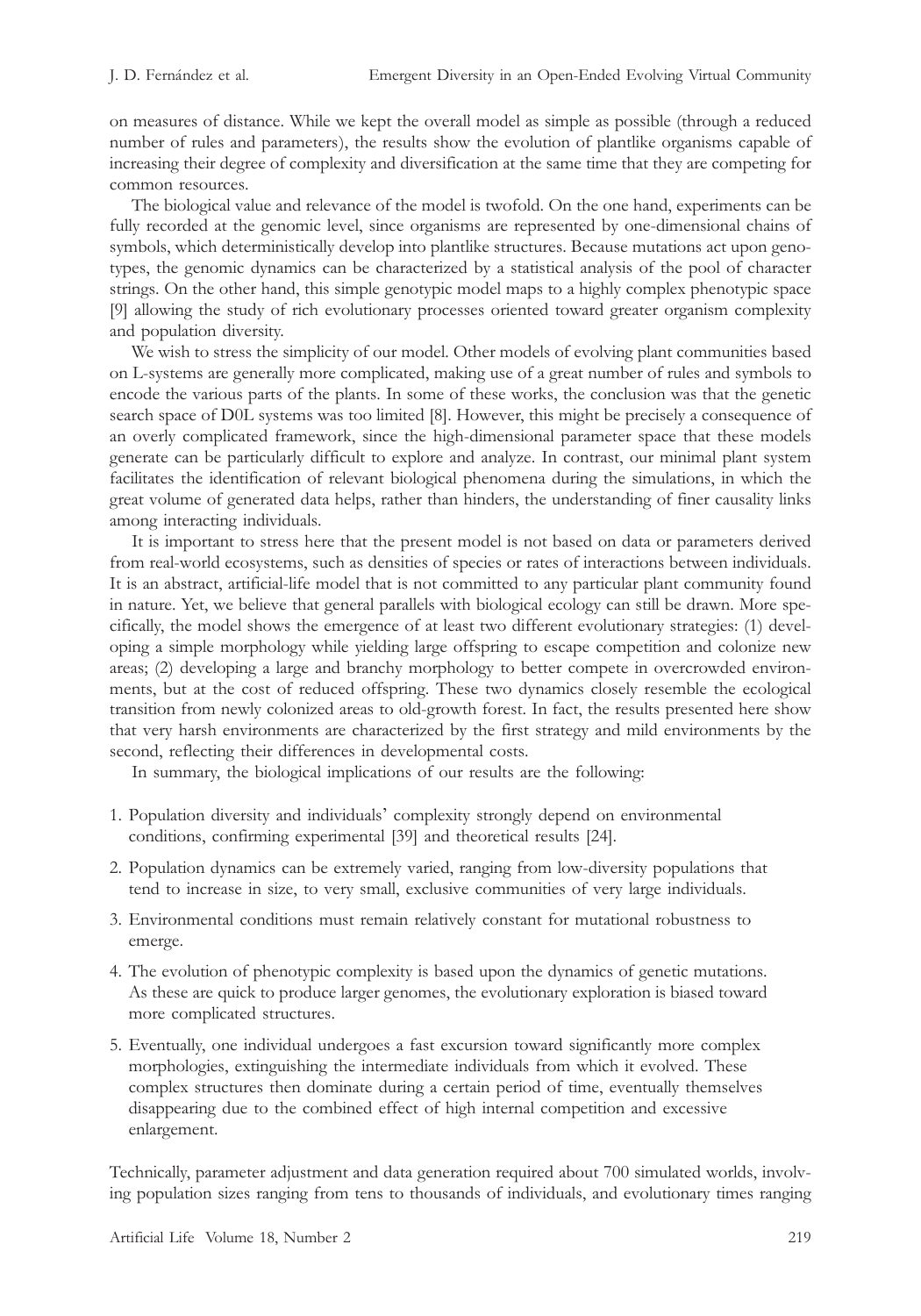from 100 to 1,500 generations. The computational power and storage capacity required for one evolutionary experiment essentially depended on two factors: number of generations and overall biomass. With current technology, this computational effort demanded the intensive use of several tens of processing units for three months.

Greater computer power available at a lower cost provides new means to simulate complex worlds of evolving and interacting organism populations. Today, large computational resources are now accessible to conventional research groups, and more projects are undertaken in the field of artificial life, which is potentially open to any degree of model sophistication and realism. Theoretical ecology, in particular, can greatly benefit from this approach, as several open problems of population genetics can be formulated and studied in virtual communities.

# Acknowledgments

The authors wish to thank Andrew Hendry and Claire de Mazancourt for their insightful comments on a preliminary version of the manuscript, and Vicente Canteli for technical support. This research was partially supported by a grant for the GENEX project (P09-TIC-5123) from the Consejería de Innovación y Ciencia de Andalucía. J.D.F. was supported by a FPU grant from the Spanish Ministerio de Educación. R.D. wishes to thank the Région Ile-de-France for supporting his research position at the Complex Systems Institute, Paris Ile-de-France.

# References

- 1. Abelson, H., & diSessa, A. (1986). Turtle geometry: The computer as a medium for exploring mathematics (artificial intelligence). Cambridge, MA: MIT Press.
- 2. Allen, M., Prusinkiewicz, P., & DeJong, T. (2005). Using L-systems for modeling source-sink interactions, architecture and physiology of growing trees: The L-PEACH model. New Phytologist, 166, 869-880.
- 3. Apostolico, A., & Giancarlo, R. (1998). Sequence alignment in molecular biology. Journal of Computational Biology, 5, 173–196.
- 4. Batzoglou, S. (2005). The many faces of sequence alignment. Briefings in Bioinformatics, 6, 6–22.
- 5. Bell, A. (1991). Vegetative multiplication. In Plant form: An illustrated guide to flowering plant morphology. Oxford, UK: Oxford University Press.
- 6. Bornhofen, S., & Lattaud, C. (2006). Life history evolution of virtual plants: Trading off between growth and reproduction. In Parallel Problem Solving from Nature IX (pp. 808-817). Berlin: Springer.
- 7. Bornhofen, S., & Lattaud, C. (2008). On hopeful monsters, neutral networks and junk code in evolving L-systems. In Proceedings of the 2008 Genetic and Evolutionary Computation Conference GECCO '08 (pp. 193-200). New York: Association for Computer Machinery.
- 8. Bornhofen, S., & Lattaud, C. (2009). Competition and evolution in virtual plant communities. Natural Computing: An International Journal, 8, 349–385.
- 9. Casas, M., & Vico, F. (2009). On the performance of some bioinspired genetic operators in complex structures evolution. In Proceedings of the 2009 Genetic and Evolutionary Computation Conference GECCO '09 (pp. 1841–1842).
- 10. Champagnat, N., Ferrière, R., & Méléard, S. (2006). Unifying evolutionary dynamics: From individual stochastic processes to macroscopic models. Theoretical Population Biology, 69, 297-321.
- 11. Collado-Vides, L., Gómez-Alcaraz, G., Rivas-Lechuga, R., & Gómez-Gutierrez, V. (1997). Simulation of the clonal growth of *Bostrychia radicans* (Ceramiales, Rhodophyta) using Lindenmayer systems. Biosystems, 42, 19–27.
- 12. Dawkins, R. (1986). The blind watchmaker. New York: W. W. Norton.
- 13. Ebner, M. (2003). Evolution and growth of virtual plants. In Lecture Notes in Computer Science (pp. 228–237). Berlin: Springer.
- 14. Ebner, M. (2006). Coevolution and the Red Queen effect shape virtual plants. Genetic Programming and Evolvable Machines, 7, 103–123.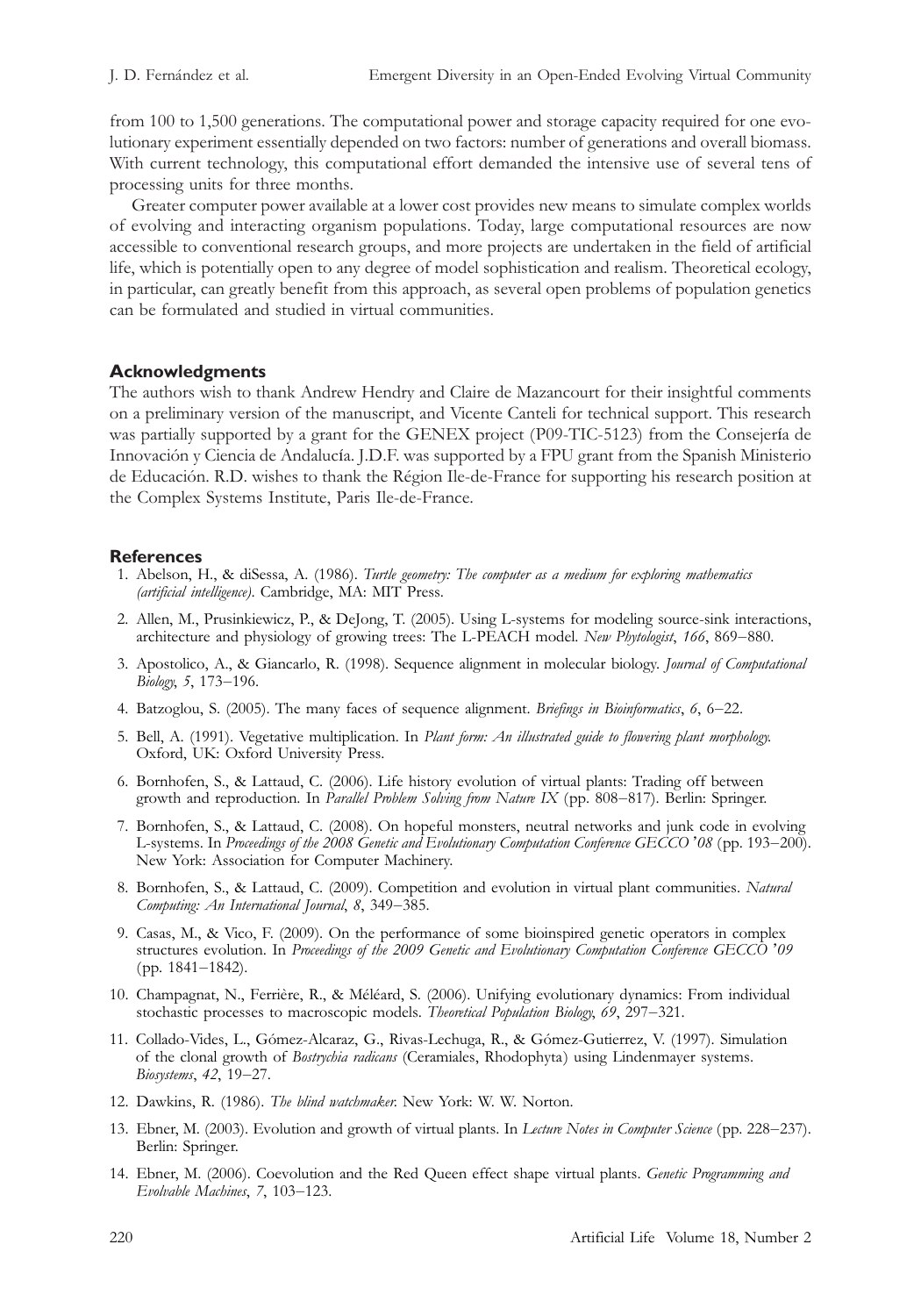- 15. Ebner, M., Grigore, A., Heffner, A., & Albert, J. (2002). Coevolution produces an arms race among virtual plants. In Lecture Notes in Computer Science (pp. 114–170). Berlin: Springer.
- 16. Federici, D., & Downing, K. (2006). Evolution and development of a multicellular organism: Scalability, resilience, and neutral complexification. Artificial Life, 12, 381–409.
- 17. Freeman, S., & Herron, J. (2003). Evolution and human health. In Evolutionary analysis (p. 562, box 4.1). Englewood Cliffs, NJ: Pearson Prentice Hall.
- 18. Gautier, H., Mech, R., Prusinkiewicz, P., & Varlet-Grancher, C. (2000). 3D architectural modelling of aerial photomorphogenesis in white clover (Trifolium repens L.) using L-systems. Annals of Botany, 85, 359–370.
- 19. Gerlee, P., & Lundh, T. (2010). Productivity and diversity in a cross-feeding population of artificial organisms. Evolution, 64, 2716–2730.
- 20. Grimm, V., & Railsback, S. F. (2005). Individual-based modeling and ecology. Princeton, NJ: Princeton University Press.
- 21. Jacob, C. (1994). Genetic L-system programming. In Parallel Problem Solving from Nature III (pp. 334-343). Berlin: Springer.
- 22. Jacob, C. (1996). Evolving evolution programs: Genetic programming and L-systems. In Genetic Programming 1996: Proceedings of the First Annual Conference (pp. 107–115).
- 23. Jacob, C. (2001). Illustrating evolutionary computation with Mathematica. San Mateo, CA: Morgan Kaufmann.
- 24. Jansen, V., & Mulder, G. (1999). Evolving biodiversity. Ecology Letters, 2, 379–386.
- 25. Koza, J. (1993). Discovery of rewrite rules in Lindenmayer systems and state transition rules in cellular automata via genetic programming. In Symposium on Pattern Formation SPF '93.
- 26. Levin, S., Grenfell, B., Hastings, A., & Perelson, A. (1997). Mathematical and computational challenges in population biology and ecosystems science. Science, 275, 334-343.
- 27. Lindenmayer, A. (1968). Mathematical models for cellular interaction in development: Parts I and II. Journal of Theoretical Biology, 18, 280–315.
- 28. Lobo, D., & Vico, F. J. (2010). Evolutionary development of tensegrity structures. Biosystems, 101, 167–176.
- 29. McCormack, J. (1993). Interactive evolution of L-system grammars for computer graphics modelling. In Complex systems: From biology to computation. Amsterdam: IOS Press.
- 30. Meyers, L. A., Ancel, F. D., & Lachmann, M. (2005). Evolution of genetic potential. PLoS Computational Biology, 1, e32.
- 31. Mock, K. (1998). Wildwood: The evolution of L-system plants for virtual environments. In IEEE World Congress on Computational Intelligence (pp. 476–480).
- 32. Nowak, M. A. (2006). Evolutionary dynamics: Exploring the equations of life. Boston: Belknap Press of Harvard University Press.
- 33. Nusslein-Volhard, C., & Wieschaus, E. (1980). Mutations affecting segment number and polarity in Drosophila. Nature, 287, 795–801.
- 34. Oakley, T. H. (2009). A critique of experimental phylogenetics. In T. Garland & M. R. Rose (Eds.), Experimental evolution: Concepts, methods, and applications of selection experiments. Los Angeles, CA: University of California Press.
- 35. Ochoa, G. (1998). On genetic algorithms and Lindenmayer systems. In Parallel Problem Solving from Nature V (pp. 335–344).
- 36. Prusinkiewicz, P. (1986). Graphical applications of L-systems. In Proceedings on Graphics Interface '86 (pp. 247–253). Toronto: Canadian Information Processing Society.
- 37. Prusinkiewicz, P., & Lindenmayer, A. (1990). The algorithmic beauty of plants. Berlin: Springer-Verlag.
- 38. Ray, T. S. (1991). An approach to the synthesis of life. In Artificial Life II (pp. 371–408). Reading, MA: Addison-Wesley.
- 39. Rosenzweig, M. (1995). Species diversity in space and time. Cambridge, UK: Cambridge University Press.
- 40. Runqiang, B., Chen, P., Burrage, K., Hanan, J., Room, P., & Belward, J. (2002). Derivation of L-system models from measurements of biological branching structures using genetic algorithms. In Developments in applied artificial intelligence. Berlin: Springer.